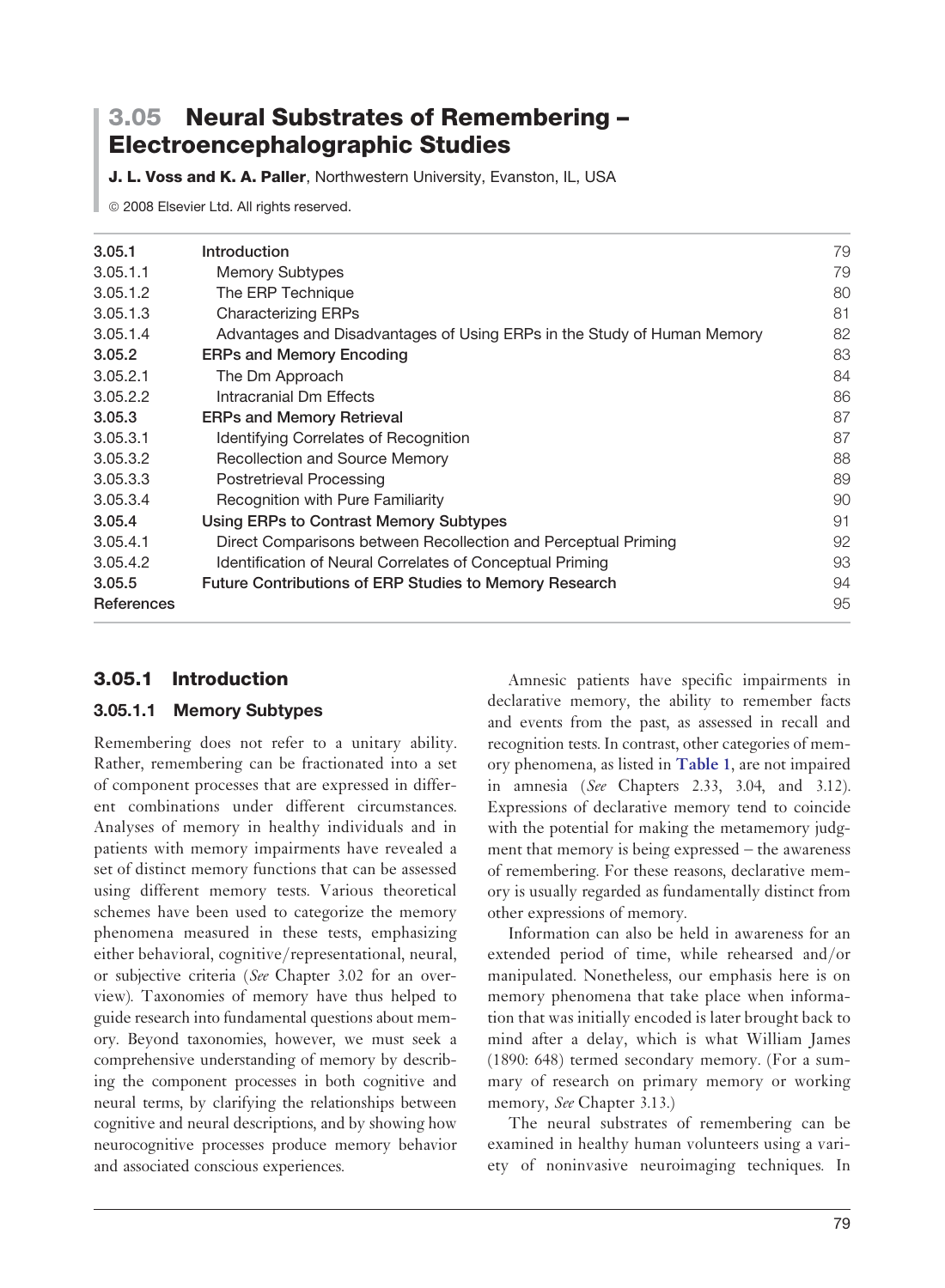| Type of memory                                                                                                                                                                  | Behavioral outcome                                                                                                                        | Findings in patients with amnesia                                                                                                                                    |  |  |
|---------------------------------------------------------------------------------------------------------------------------------------------------------------------------------|-------------------------------------------------------------------------------------------------------------------------------------------|----------------------------------------------------------------------------------------------------------------------------------------------------------------------|--|--|
| <b>Declarative memory</b>                                                                                                                                                       | Recall and recognition of episodes and<br>facts (i.e., episodic memory and<br>semantic memory)                                            | Impaired storage, causing deficits<br>in new learning and in remembering<br>information acquired prior to onset<br>of amnesia                                        |  |  |
| Immediate memory                                                                                                                                                                | Information available while kept in mind<br>by continuous rehearsal (e.g., verbal<br>working memory)                                      | Preserved if performance is not<br>supported in part by retrieving<br>declarative memories for the<br>rehearsed information                                          |  |  |
| Nondeclarative memory (a large<br>category that includes<br>nonassociative learning, classical<br>conditioning, category learning, habit<br>learning, as well as the following) |                                                                                                                                           | Generally preserved, but with some<br>notable exceptions                                                                                                             |  |  |
| Perceptual priming                                                                                                                                                              | Speeded or more accurate responses in<br>a priming test, based on item-specific<br>or perceptual representations                          | Preserved if performance is not<br>contaminated by declarative memory                                                                                                |  |  |
| Conceptual priming                                                                                                                                                              | Speeded or more accurate responses in<br>a priming test, based on association-<br>specific or conceptual<br>representations               | Preserved in some cases, but further<br>investigation is required, particularly<br>across stimulus domains                                                           |  |  |
| Skills                                                                                                                                                                          | Behaviors that improve gradually with<br>practice, including cognitive skills<br>(e.g., reading mirror-reversed text)<br>and motor skills | Preserved when skill acquisition is<br>accomplished without reliance on<br>declarative memory (i.e., not most<br>skills learned outside laboratory<br>circumstances) |  |  |

<span id="page-1-0"></span>

| Table 1 |  |  |  |  | A memory taxonomy based on findings in amnesic patients |  |
|---------|--|--|--|--|---------------------------------------------------------|--|
|---------|--|--|--|--|---------------------------------------------------------|--|

Adapted from Paller KA (2004) Electrical signals of memory and of the awareness of remembering. Curr. Dir. Psychol. Sci. 13: 49-55, with permission.

particular, recordings of event-related potentials (ERPs) have been used to monitor the activity of the brain during memory tasks. These experiments have made significant headway in identifying neurocognitive processes that are responsible for memory and in specifying processes engaged in association with different memory feats.

Our goal in this chapter is to examine how ERP research has shed light on various processes. We emphasize memory processes that contribute to declarative memory, but we also include the related memory phenomena of priming (see the section titled 'Using ERPs to contrast memory subtypes'), given that dissociations between priming and declarative memory have provided important clues about why declarative memory is distinctive.

#### 3.05.1.2 The ERP Technique

Neurons in the human brain generate electric fields that vary moment to moment. When these electric fields are sampled via recording electrodes connected to an amplifier system, the resultant electroencephalographic record – the EEG – shows voltage changes over time and can provide indications of the functioning of networks of neurons as cognitive processing unfolds. EEG recordings from electrodes placed on the scalp are used in a variety of clinical and research contexts.

To examine EEG activity associated with stimulus processing, signal-averaging methods applied to EEG recordings can be used to produce ERPs. Whereas ongoing EEG signals can vary in magnitude on the order of tens of microvolts over a few seconds, ERPs can be extracted so as to observe signals much smaller than  $1 \mu V$ . When a set of EEG responses that are timelocked to a particular class of stimuli is averaged in this way, EEG signals unrelated to stimulus processing tend to decrease because they do not occur at a consistent time relative to the time of stimulus onset. ERPs thus reveal electrical signals produced during the course of stimulus processing, to the extent that such signals are not averaged out due to temporal variability. Signal averaging can be performed with respect to any class of repeated event occurring at a known time. ERPs elicited by stimulus events are viewed as a time series of voltage changes following stimulus onset, which is conventionally referred to as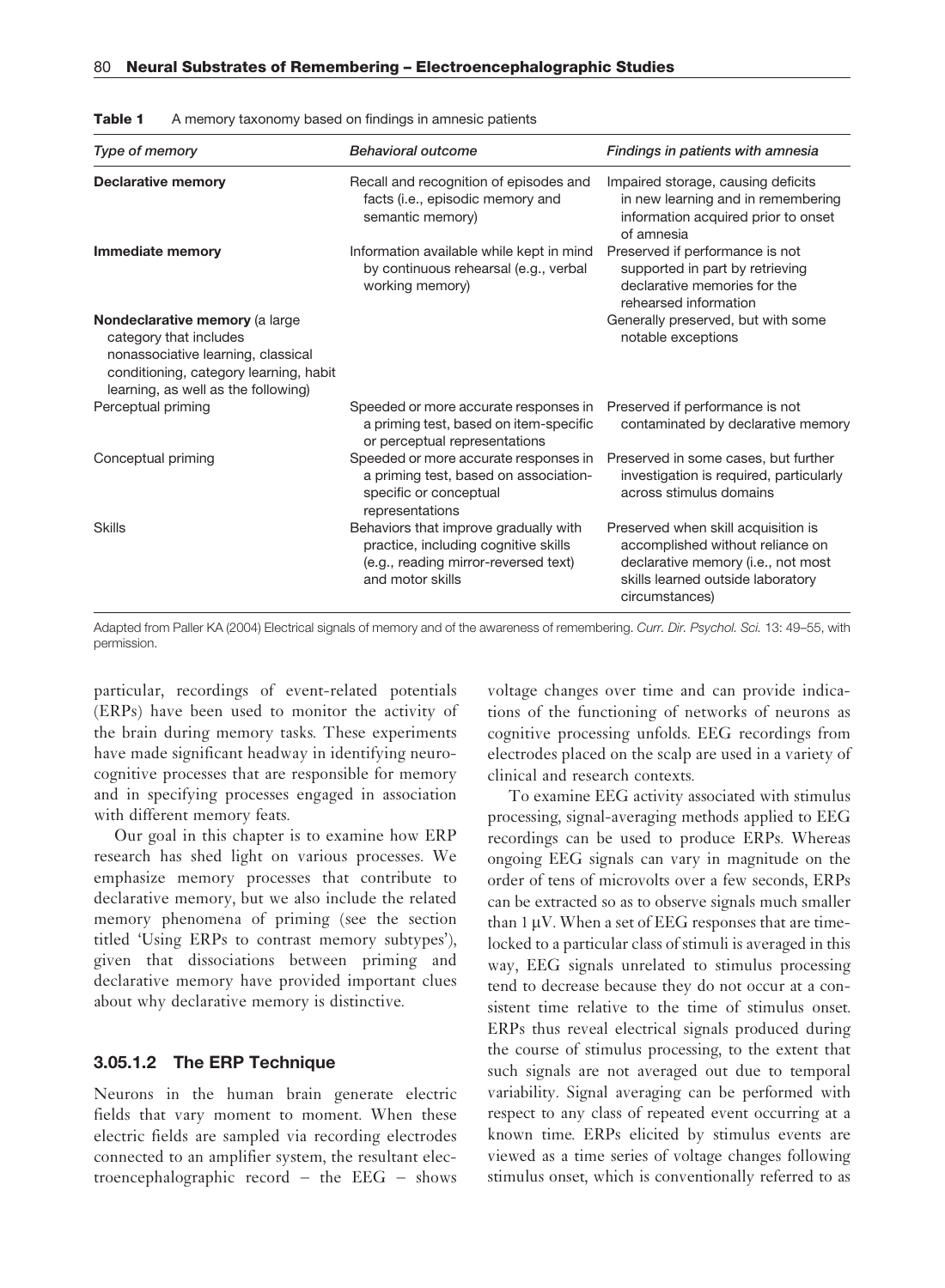'time 0.' ERP waveforms thus consist of a series of positive and negative deflections, the timing and waveshape of which vary with the nature of the stimuli and the neural operations performed in response to the stimuli. Some ERPs, such as the brainstem auditory evoked potentials produced during the first 10 ms after a click, have very small amplitudes and require hundreds of stimulus repetitions to obtain a signal-tonoise ratio sufficiently high to permit reliable quantification. Other ERPs, such as some associated with cognitive processing, can be several microvolts in amplitude and occur over a time interval of several hundreds of milliseconds. Typically, averaging over 30–100 stimulus events is required to observe reliable effects of experimental variables in psychological experiments, depending on the amplitude and reliability of the EEG signals in question and on the presence of other EEG signals and EEG artifacts of various sorts (for further methodological details, see [Rugg and Coles, 1995;](#page-17-0) [Luck, 2005\)](#page-17-0).

ERPs can be most readily measured by examining the positive and negative deflections (peaks and troughs) that occur at various poststimulus time points. However, the entire waveform is most likely composed of the summation of neural activity from many distinct sets of neurons in the service of many different functions. Ideally, a complex ERP waveform would be decomposed into a series of ERP components, each bearing a unique and systematic relationship to a unitary neurocognitive function. In practice, however, the component structure of an ERP waveform is difficult to discern. Given this strict definition that requires a component to be identified with a unique neurocognitive function, it would be unwise to accept the assumption that each deflection corresponds to a particular component. There may be some cases when a hypothetical component may be adequately measured by examining a deflection. In other cases, deflections are based on the summation of multiple components, which themselves are unknown, such that the amplitude and latency of the composite peak does not provide a valid characterization of any of the individual components. Accordingly, the identification and measurement of specific ERP components can be problematic.

ERP waveforms can nonetheless be quantified in several different ways. Putative components can be identified based on a combination of factors, including latency, polarity, amplitude, distribution, and most importantly, relationships to experimental parameters. ERPs can also be quantified for specific latency intervals without making *a priori* assumptions about the components that might be present, but with an emphasis instead on differences between experimental conditions. When this approach is followed, the experimental manipulations play a critical role in focusing the analysis on neurocognitive functions that can be manipulated across conditions. Valid conclusions can be drawn based on such analyses, given that some conclusions are orthogonal to the challenge of determining whether specific aspects of the ERP display a convincing correspondence with ERP components that have been described previously. Although component identification can be informative, it may not be feasible in memory paradigms when a large number of components overlap with each other in the same time range. Indeed, when subjects engage a wide variety of cognitive transactions over an extended time interval, as is likely the case in many of the interesting paradigms cognitive neuroscientists choose to study, it can be misleading to assume that only a very small number of components have been produced. When a large number of ERP components occur simultaneously, specific ERP components cannot always be isolated from one another and separately characterized.

Accordingly, many ERP investigations in cognitive neuroscience no longer exemplify the strict component-centered approach, wherein a chief experimental goal was to understand an ERP component per se. Instead, difference-centered approaches have become prevalent, whereby experimental variables are manipulated based on theory-driven goals concerning specific neurocognitive functions. This shift from a focus on known ERP components to a focus on the thorough understanding of relationships between cognitive operations and neural events has facilitated a greater dialogue between ERP experimenters and those working with different methodologies. In the context of memory research, bringing together a variety of methods in cognitive neuroscience has been responsible for significant progress.

#### 3.05.1.3 Characterizing ERPs

In ERP investigations of human memory functions, a central analysis question in any experiment is often to determine whether two ERPs differ reliably from one another. In other words, the experimenter may ask whether two or more hypothetical psychological processes are associated with reliably different electrical signals. Experimental contrasts are often based on comparing two conditions distinguished by a task manipulation, stimulus factors, response factors, or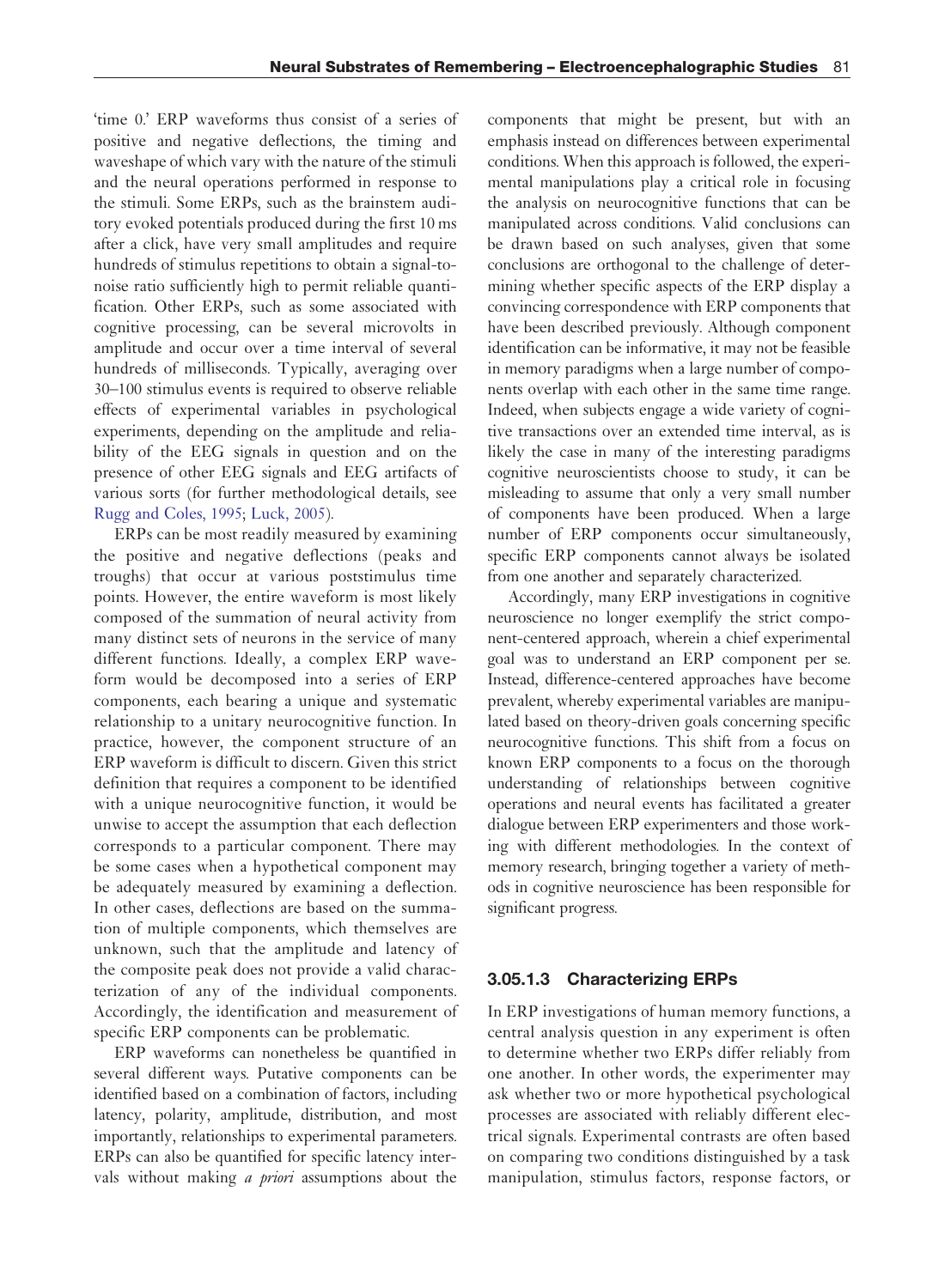some combination. A difference between ERPs can then be described and displayed (**Figure 1**).

An ERP difference may be statistically significant over a certain time interval. At any given latency, the difference can have a positive or negative polarity. Across a recording epoch, amplitude will vary with a particular wave shape. When an ERP difference between conditions is characterized in this manner, it may appear to correspond to a systematic enhancement of one ERP deflection over a discrete time interval, or it may appear to encompass a different time interval with a unique wave shape.

Another important facet of an ERP difference is the distribution of the potential field across multiple electrode locations on the scalp. This topographic information can help investigators make inferences regarding the responsible neural generators. Such inferences involve many assumptions. Models of electric currents and volume conduction of the head can be used to estimate the scalp topography that would be produced by activity at a certain location in the brain. Despite straightforward procedures for solving this so-called forward problem, the inverse problem of determining the brain sources based only on the scalp topography is not soluble, because many different configurations of intracranial generators can produce the same field on the scalp. Various ERP source-modeling procedures can nevertheless be used when considering the anatomical location of the sources of ERPs, although drawbacks of inferring brain sources based on scalp recordings have been heavily debated [\(McCarthy and Wood,](#page-17-0) [1985;](#page-17-0) [Kutas and Dale, 1997;](#page-17-0) [Urbach and Kutas, 2002](#page-18-0); [Wilding, 2006\)](#page-18-0). When theorizing about ERP sources in the brain, it is therefore extremely helpful to bring multiple sources of evidence to bear on understanding the relevant brain structures or systems.

## 3.05.1.4 Advantages and Disadvantages of Using ERPs in the Study of Human Memory

ERP methods are noninvasive and relatively inexpensive compared to other neuroimaging methods. As just described, some limited information about relevant neural sources can be extracted from ERP distributions on the scalp. In most circumstances, other methods are preferable for precise neuroanatomical information. ERP waveforms comprise a time-series of voltages between a scalp electrode location and a reference electrode location, so both locations are relevant for determining ERP characteristics. Here we will emphasize results from



**Figure 1** Visualizing ERPs. Waveforms averaged across experimental subjects for two experimental conditions, A and B, are considered at a single electrode (top). These waveforms are plotted with time shown on the x-axis going from left to right, and with voltage on the y-axis. Here, positive potentials are plotted in the upward direction, although some investigators plot amplitudes in the opposite manner. The time course of the difference in amplitude between these conditions can be visualized as a difference wave (middle), or by averaging over latency intervals of interest (gray shading) for many scalp locations and generating images of the voltage differences across the scalp (bottom). These topographic maps schematically represent the distribution of ERP differences between conditions A and B for the two latency intervals. The head is viewed from above, approximated by a circular shape, with anterior scalp regions toward the top. Black dots indicate the locations of recording electrodes. The black circle identifies the electrode location used for the waveforms shown. These images can thus demonstrate both temporal and spatial characteristics of an ERP effect.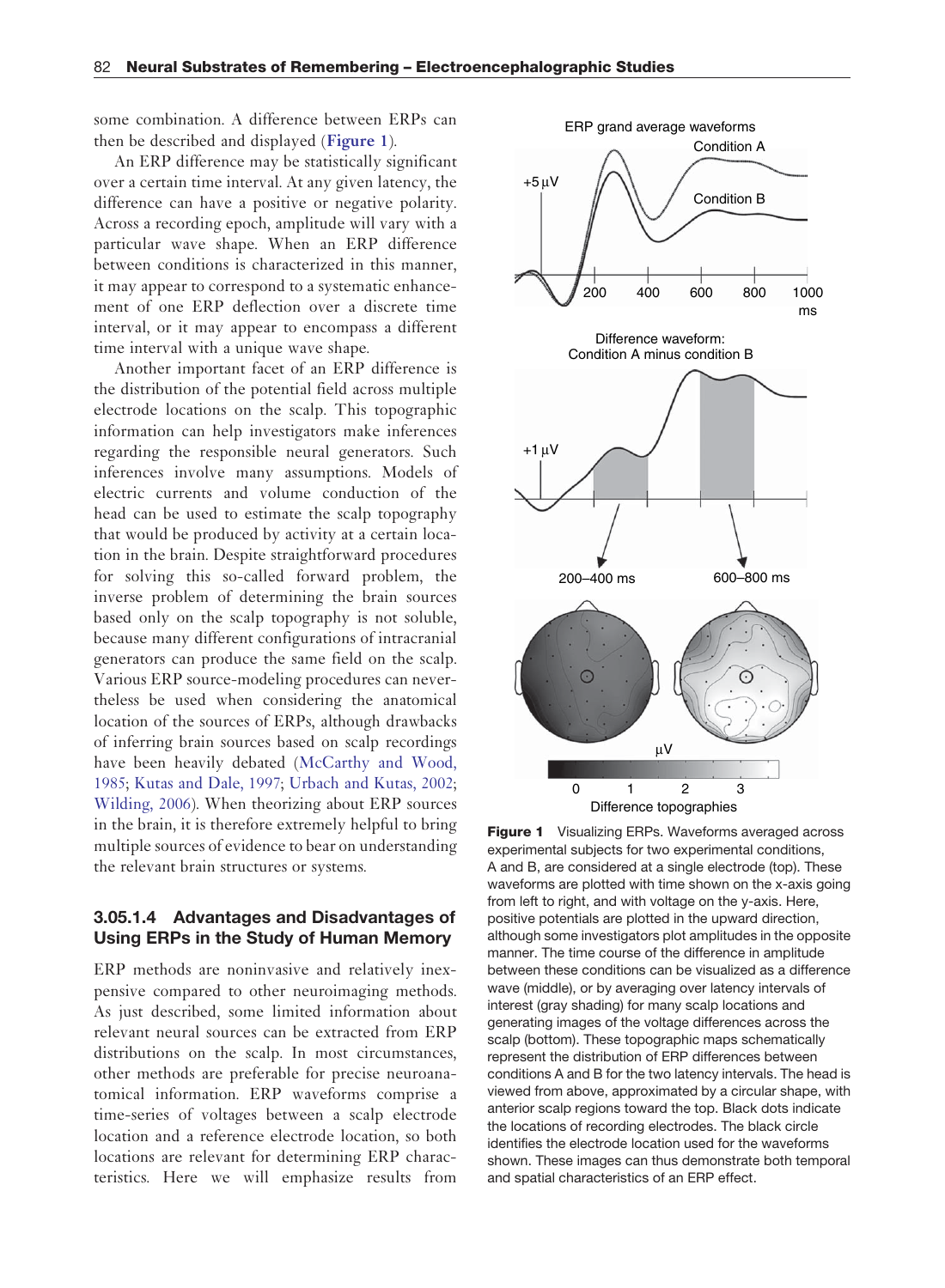recordings using a mastoid or average-mastoid reference, because this recording method is used in a majority of the relevant memory studies. Like any reference that can be used during recording or digitally created afterward, the mastoid reference is not inactive, as potentials generated near this location influence observed ERP effects in accordance with how currents are conducted through tissue to electrode locations.

Like other neuroimaging methods, ERPs do not provide a full view of neural activity. Rather, the EEG is sensitive to activity produced by a restricted set of neurons. These neurons are ones activated synchronously such that extracellular fields produced by their activity can summate. These fields must thus be generated by sets of neurons that are oriented together in such a way to produce electrical fields that will conduct to distant locations where recording electrodes are placed. Much neural activity may be electrically silent at the scalp, in the sense that the EEG may not include signals from some of the active neurons engaged in relevant processing.

A key advantage of ERP methods is that they provide measures of neural activity with very high temporal resolution. The superior temporal resolution of ERPs makes them well suited to examinations of neural events responsible for human memory, which can potentially be monitored by ERPs on a millisecond-by-millisecond basis. Critical memory processes often unfold within the first second after exposure to a stimulus, and ERPs can allow these processes to be resolved in real time and with randomized trial orders. Delivering trials in a predictable manner or blocking experimental trials, as required in positron emission tomography (PET) studies, can severely limit the range of memory phenomena amenable to examination. Extended intertrial intervals can also be undesirable to the extent that such procedures do not adequately constrain the timing of relevant cognitive events. In general, when cognitive events can be tightly time-locked to stimulus presentation and temporal blurring across trials decreased, ERP findings have better signal-tonoise ratios and arguably are most useful. Although randomized event-related designs with short intertrial intervals [\(Burock et al., 1998](#page-16-0)) are feasible with functional magnetic resonance imaging (fMRI), ERP signals may be better for isolating brief neurocognitive events or, especially, for defining a series of neurocognitive events that occur closely together in time.

Although ERPs provide temporal resolution that is unsurpassed by that of any other technique in cognitive neuroscience, other neuroimaging modalities that also provide high temporal resolution, including magnetoencephalography (MEG) and monitoring near-infrared optical signals. Such methods hold promise for substantial contributions to the memory literature in the future and may also provide further neuroanatomical insights. Additional information can also be extracted from MEG or EEG signals by conducting analyses in the frequency domain. For example, stimulus events produce reliable EEG oscillations that may reveal insights into neural activity that are complementary to those available from analyses in the time domain. Oscillations that occur in phase with stimulus onset are generally apparent in EEG records and are thus called evoked rhythms. Other oscillations can be time-locked to an event but be out of phase from trial to trial; these are called induced rhythms. A small but steadily increasing body of literature concerns memory-related cyclic EEG and MEG activity (e.g., [Klimesch et al., 2001,](#page-17-0) [2006;](#page-17-0) Düzel et al., 2003). Prospects for combining ERP methods with frequency-domain analyses of EEG and MEG activity thus hold great promise.

#### 3.05.2 ERPs and Memory Encoding

Experiments examining long-term memory generally employ an encoding phase, during which subjects attempt to commit items to memory, followed after some delay by a test phase, during which the success of memory storage and retrieval is evaluated. ERP measures can be collected both at encoding and at test, informing accounts of the relevant neural processing required during these stages. Given that declarative memories change over time, it will ultimately be important to examine relevant processing that can take place at various times between initial encoding and later retrieval. Less work has been devoted to this challenge.

The focus of most ERP studies of memory has been on explicit memory for episodes. Some studies have examined autobiographical memories formed outside the laboratory, or memories for general semantic knowledge learning over many years. The most commonly used paradigms concern memory for artificial events in a laboratory setting, such as viewing specific words or images. These studies are advantageous because the circumstances of acquisition can be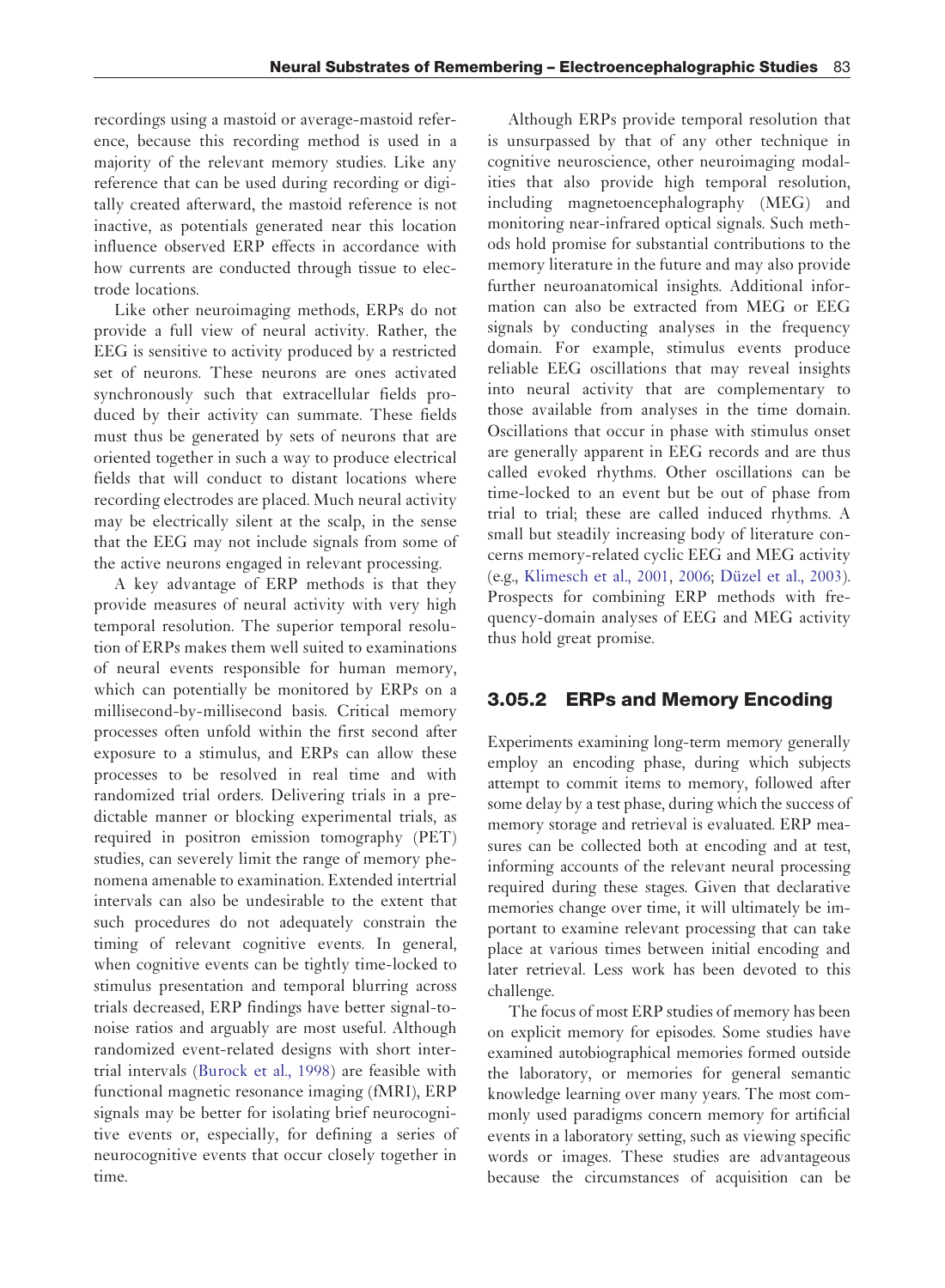carefully monitored and controlled. As laboratory studies move closer to accurately simulating real-life memory experiences, it is possible that the artificial nature of this research will become less problematic in placing limitations on interpretations.

#### 3.05.2.1 The Dm Approach

One way to isolate brain events responsible for successful encoding is to acquire ERP responses during encoding and sort trials based on subsequent memory performance (**Figure 2**). This general method was first reported with ERPs by Sandquist and colleagues (1980) and can be traced back to earlier work using skin-conductance methods. Indeed, many sorts of neural signals can be used in subsequent-memory analyses. The term Dm has been used to refer to neurophysiological difference measures found by sorting trials on the basis of subsequent memory performance ([Paller et al., 1987\)](#page-17-0). This term provides a convenient way to refer to the various phenomena that can be demonstrated using these methods (e.g., Dm for free recall, Dm for recognition, Dm for pure familiarity) and also avoids prejudging whether the differences reflect variations in a known ERP component. Subsequent-memory analyses can be conducted with different encoding requirements, different types of memory tests, and different retention intervals – and all of these parameters may influence the results. Dm potentials observed with different task, stimulus, and subject parameters can presumably index various neurocognitive operations to the extent that these operations partially determine what information will later be remembered.

Observing reliable Dm effects generally requires that multiple criteria are met, including some interitem variability in encoding strength such that a sufficient number of items are subsequently remembered and subsequently forgotten. Logically, Dm effects will be greater when ERPs index a larger difference between mean responses in these two conditions. Dm analyses can thus gain power when confidence or other graded measures of retrieval success are considered. Ideally, a substantial polarization will be present in successful versus nonsuccessful encoding operations. Furthermore, temporal dynamics must also be suitable, such that processing that influences later memory performance is well time-locked to stimuli presented for encoding.

In many Dm studies, positive potentials maximal over parietal regions were found to be greater for later-remembered items than for later-forgotten items at approximately 400–800 ms. These effects have sometimes been attributed to ERP components such as P300 or the late positive complex (e.g., [Karis](#page-17-0) [et al., 1984](#page-17-0); [Fabiani et al., 1986\)](#page-16-0). In the past two decades, Dm has been observed in many paradigms, including tests of recall and recognition (reviewed in [Wagner et al., 1999](#page-18-0); [Paller and Wagner, 2002](#page-17-0)). A favored cognitive hypothesis about these Dm findings is that they reflect superior elaborative encoding for items later remembered. Semantic elaboration is well known to be effective for producing strong episodic memories, and deeper semantic elaboration



Figure 2 Schematic of the Dm or subsequent-memory methodology. During an encoding phase, neuroimaging measures are recorded while subjects attempt to remember stimuli. During the subsequent retrieval phase, memory tests for these stimuli are administered. Performance on these tests is used to classify study-phase stimuli and corresponding neural measures into two categories, subsequently remembered and subsequently forgotten. A comparison between neural correlates of these two conditions thus yields neurophysiological differences computed on the basis of subsequent memory performance, Dm. Figure adapted from Paller KA and Wagner AD (2002) Observing the transformation of experience into memory. Trends Cogn. Sci. 6: 93–102, with permission.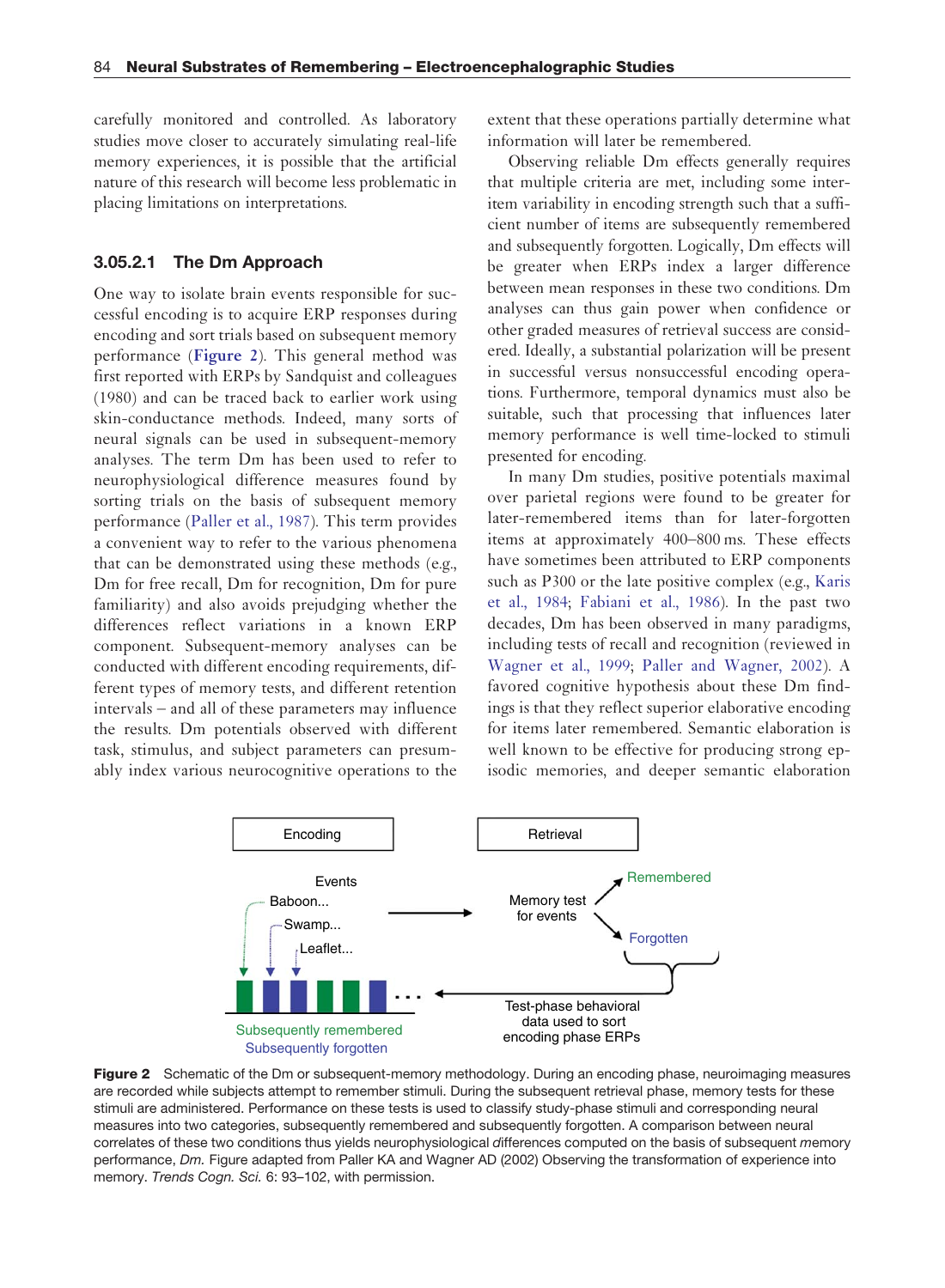often corresponds with larger late posterior potentials. The nature of Dm effects due to elaboration can differ depending on the nature of the elaborative processes, however, in that frontal slow waves rather than late parietal-maximum positive potentials have been observed when subjects attempt to remember lists of unrelated words by generating novel associations to create relationships among items ([Fabiani](#page-16-0) [et al., 1990](#page-16-0); [Friedman, 1990\)](#page-16-0). Creating novel associations likely requires a larger contribution from working memory processes supported by frontal cortex compared to elaborating on the inherent meaning of a single word.

In a recent study with faces, results revealed distinct Dm effects depending on the type of memory retrieval possible during the subsequent memory test [\(Yovel and Paller, 2004](#page-18-0)). As shown in **Figure 3**, a robust Dm that was bilaterally symmetric at posterior scalp locations was found to predict later recollection (when subjects could recall information previously associated with the face), whereas a smaller rightsided Dm predicted later familiarity (when subjects recognized the face but could retrieve no additional information).

Based on another type of Dm demonstrated in a few studies with words, it appears that left-frontal potentials starting at approximately 500 ms can be sensitive to the amount of information bound into a memory trace at encoding (reviewed in [Friedman](#page-16-0) [and Johnson, 2000\)](#page-16-0). The magnitude of these potentials



Figure 3 Representative Dm effects for two categories of memory. Two different memory experiences can be assessed after people learn to associate novel faces with randomly assigned occupations. [Yovel and Paller \(2004\)](#page-18-0) categorized trials according to whether faces were forgotten or remembered with reference to the face alone with no contextual retrieval (familiarity) or remembered with retrieval of both the face and the paired occupation (recollection). ERPs were recorded when subjects studied these face/occupation pairs, and relatively more positive ERPs were found to predict later memory. These Dm effects are displayed at two representative electrodes in (a), and the scalp topography of these effects appears in (b). Scalp maps are of the head viewed from above, with anterior oriented toward the top. Comparing the two effects, Dm for recollection exhibited a bilateral topography with larger amplitudes spanning a longer time interval, whereas Dm for familiarity was smaller, briefer, and restricted to right posterior locations. Figure adapted from Yovel G and Paller KA (2004) The neural basis of the butcher-on-the-bus phenomenon: When a face seems familiar but is not remembered. Neuroimage 21: 789–800, with permission.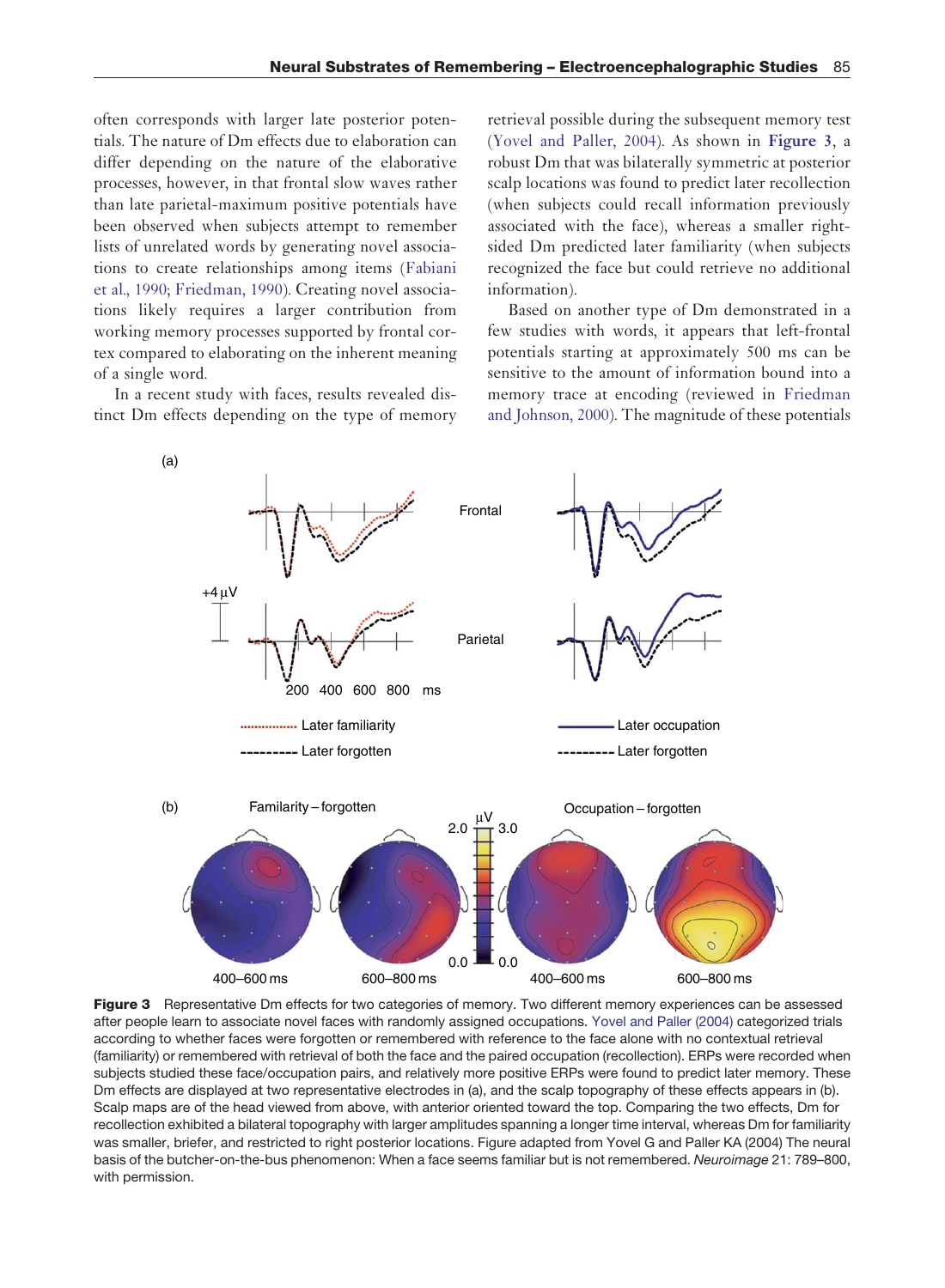may be proportional to the amount of information remembered subsequently. One hypothesis is that these sustained positive potentials reflect the operation of strategic encoding processes.

In addition to stimulus-evoked neural processing that leads to later remembering, tonic brain activity that precedes the onset of a stimulus has also been linked to the efficacy of memory encoding. For example, in a study reported by Otten and colleagues (2006), ERPs over the front of the head were more negative for subsequently remembered versus subsequently forgotten items in the interval preceding stimulus onset by several hundred milliseconds. These electrophysiological findings have an important implication for investigations of encoding using other methods such as fMRI; anticipatory as well as stimulus-locked neural activity could be blurred together due to the poor temporal resolution of fMRI. Procedures are thus needed to separate fMRI correlates of these dissociable cognitive events. Although anticipatory Dm activity has not been extensively investigated, one compelling hypothesis is that it reflects working memory control operations, given that such operations can lead to better encoding of a declarative memory.

[Gonsalves and Paller \(2000b\)](#page-16-0) showed that ERPs at encoding can reflect mistaken memories as well as accurate ones. ERPs were found to reflect the vivid visual imagery when subjects visualized the referent of a word, and this activity was found to be relevant to false remembering. Trials were categorized according to whether or not subjects subsequently claimed (erroneously) to have seen a picture of the visualized object, revealing that these posterior ERPs were predictive of whether or not a false memory for that item would happen in the test phase. ERPs thus revealed encoding activity that was partially responsible for the later mistake. In contrast, large and more widespread ERPs were predictive of accurate memory for viewed pictures.

On the whole, Dm effects may index a group of encoding operations that lead to superior memory, including detailed perceptual analysis, rote rehearsal, semantic elaboration, mental imagery, and so on. Further research is needed to clarify how Dm varies as a function of stimulus materials and type of memory test, and to precisely specify the relationship between these electrical measures and specific encoding operations. A fruitful approach for future neuroimaging studies, for example, would be to directly manipulate hypothetical mnemonic processes to determine the relative contribution of different operations to Dm effects. The usefulness of this approach for advancing explanations of memory formation can be exemplified by a recent fMRI investigation ([Reber et al., 2002\)](#page-17-0). Subjects were instructed to intentionally remember some words and intentionally forget others. By virtue of this directed-forgetting manipulation, fMRI correlates of the differential intention to remember were identified in addition to standard Dm effects based on retrieval success. fMRI Dm effects commonly include increased activity in both inferior prefrontal cortex and the medial temporal lobe (MTL). Although encoding condition and the probability of successful subsequent memory retrieval were correlated in this study, prefrontal activity was preferentially associated with encoding effort, whereas MTL activity was preferentially associated with success. Results thus identified the specific contribution to encoding of mnemonic operations guided by the intent to remember a word and supported by left inferior prefrontal cortex. In this way, future studies could examine the gamut of effective encoding operations in order to use Dm analyses to dissect the neurocognitive processes that support memory formation.

#### 3.05.2.2 Intracranial Dm Effects

Electrodes implanted into the brains of patients who are candidates for surgery to remove an epileptic focus provide a special opportunity to combine the real-time temporal resolution of the ERP technique with superior spatial localization. This approach has limitations, however, in that activity can only be sampled from a limited number of brain regions, as electrodes are placed only where required for clinical purposes. In addition, generalizability can be questioned because recordings are made from a small number of individuals who have typically taken antiseizure medication for many years to try to control abnormal electrical activity in the brain. Results can nonetheless be used to inform theoretical accounts of the neural basis of memory formation.

In an ERP study reported by Fernandez and colleagues (2002), recordings were made from two areas within the MTL: the hippocampus and an adjacent cortical region near the rhinal sulcus. Based on research with amnesic patients and with nonhuman animals, the hippocampus, together with adjacent parahippocampal, entorhinal, and perirhinal cortical regions, has been considered as essential circuitry that is critical for the formation of declarative memories, in conjunction with widespread neocortical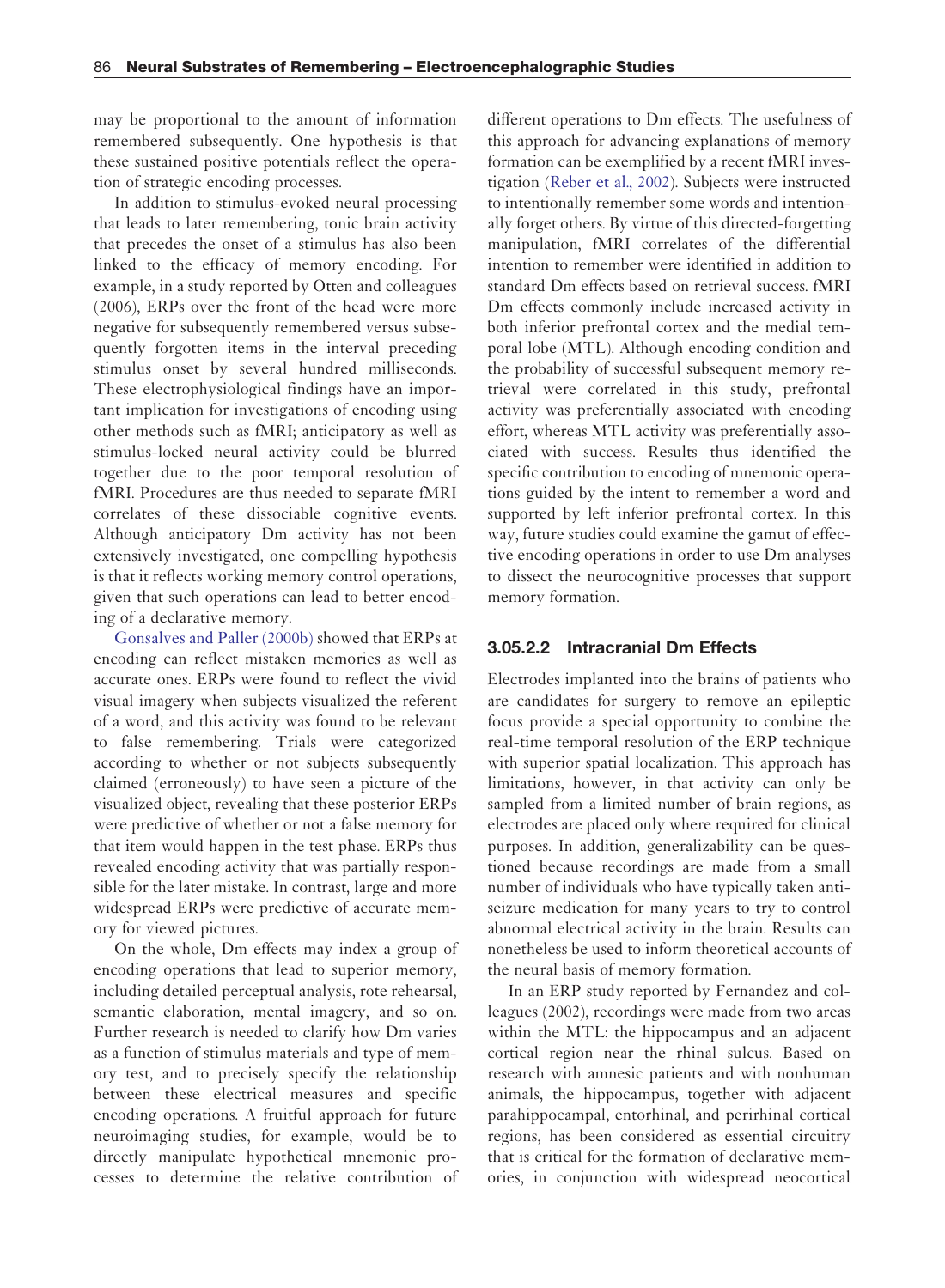regions that are ultimately responsible for memory storage (*See* Chapter 3.03; [Squire et al., 2004](#page-18-0)). Potentials recorded from the rhinal region (entorhinal and/or perirhinal cortex) and hippocampus predicted subsequent free recall of visual words. The rhinal Dm peaked approximately 400–500 ms after word onset and was thought to be associated with the extent to which words were processed semantically. The hippocampal Dm, in contrast, started later and was taken to reflect the successful binding of multiple features into memory following semantic analysis.

These results support the notion that distinct MTL regions perform unique mnemonic operations. Other intracranial ERP studies have demonstrated a range of phenomena that may also reflect important memory functions [\(Heit et al., 1988;](#page-16-0) [Grunwald et al.,](#page-16-0) [1998;](#page-16-0) [Allison et al., 1999](#page-16-0); [Guillem et al., 1999;](#page-16-0) [Paller](#page-17-0) [and McCarthy, 2002;](#page-17-0) [Trautner et al., 2004;](#page-18-0) [Engel](#page-16-0) [et al., 2005;](#page-16-0) [Viskontas et al., 2006](#page-18-0)). For example, a complex pattern of rhinal-hippocampal synchronization and desynchronization was found via frequencydomain analyses of the same intracranial data ([Fell](#page-16-0) [et al., 2001\)](#page-16-0). EEG synchronization in various other brain locations has also been observed to correlate with subsequent memory performance [\(Sederberg](#page-17-0) [et al., 2003,](#page-17-0) [2006](#page-17-0)). Furthermore, single-unit firing patterns in the hippocampus have been shown to vary as a function of subsequent memory performance [\(Cameron et al., 2001\)](#page-16-0). Further studies are required to replicate and extend these various findings in order to elaborate on the information processing steps that are performed by neurons in each MTL region, as well as to explore the temporal dynamics of interactions across multiple brain regions. ERP measures of memory formation, in combination with findings from these other methods, will be very important for delineating the distinct contributions to memory formation dependent on different brain processes and regions.

#### 3.05.3 ERPs and Memory Retrieval

Whereas veridical memory performance is only possible if some information was initially encoded, the nature of memory is also a function of events taking place at the time of retrieval. Furthermore, the most interesting distinctions between types of memory (e.g., declarative memory and priming) and between memory processes (e.g., recollection and familiarity) are largely realized at retrieval. This is the time when one can engage in the conscious experience of remembering that can approximate reliving a past event.

### 3.05.3.1 Identifying Correlates of **Recognition**

In most ERP studies of memory retrieval, electrophysiological responses are recorded while recognition is tested. In a recognition test for episodes studied during an encoding phase, subjects must discriminate old (repeated) items from novel items. ERP correlates of episodic memory (sometimes termed episodic memory effects or old/new effects) are commonly identified by contrasting ERP responses elicited by old items to those elicited by new items. Much effort in ERP studies of memory has been devoted to attempting to elucidate the specific memory processes that give rise to old/new effects.

Measures of neural activity obtained when people remember episodes are often interpreted in light of theories that posit two distinct recognition processes: recollection and familiarity (*See* Chapters 2.17, 2.23). Recollection involves the recognition that an event has occurred in the past along with the retrieval of specifics regarding the prior occurrence, thereby guiding the conscious experience of remembering. In contrast, familiarity denotes recognition of prior occurrence that remains unsubstantiated by retrieval of any specific detail. Familiarity can lead to a feeling of knowing in the absence of the ability to bring to mind any additional information. Recollection and familiarity are connected with the concepts of source memory and item memory, in that source memory concerns the spatiotemporal context and various other features that can support recollection, whereas familiarity for a stimulus might be driven by retrieval limited to item memory.

An experimental procedure known as the remember/know paradigm has been employed extensively in attempts to identify neural correlates of recollection and familiarity. Subjects are cued to introspectively classify their recognition of old stimuli as 'remember' if specific study-phase detail is simultaneously brought to mind or as 'know' if no such detail is retrieved. The remember/know response categories have been taken as generic indices of recollection and familiarity, respectively. Under some experimental conditions, however, remember/know responses may correspond to varying degrees of memory strength instead of qualitatively different memory processes ([Eldridge](#page-16-0) [et al., 2002\)](#page-16-0). In addition, it is possible that results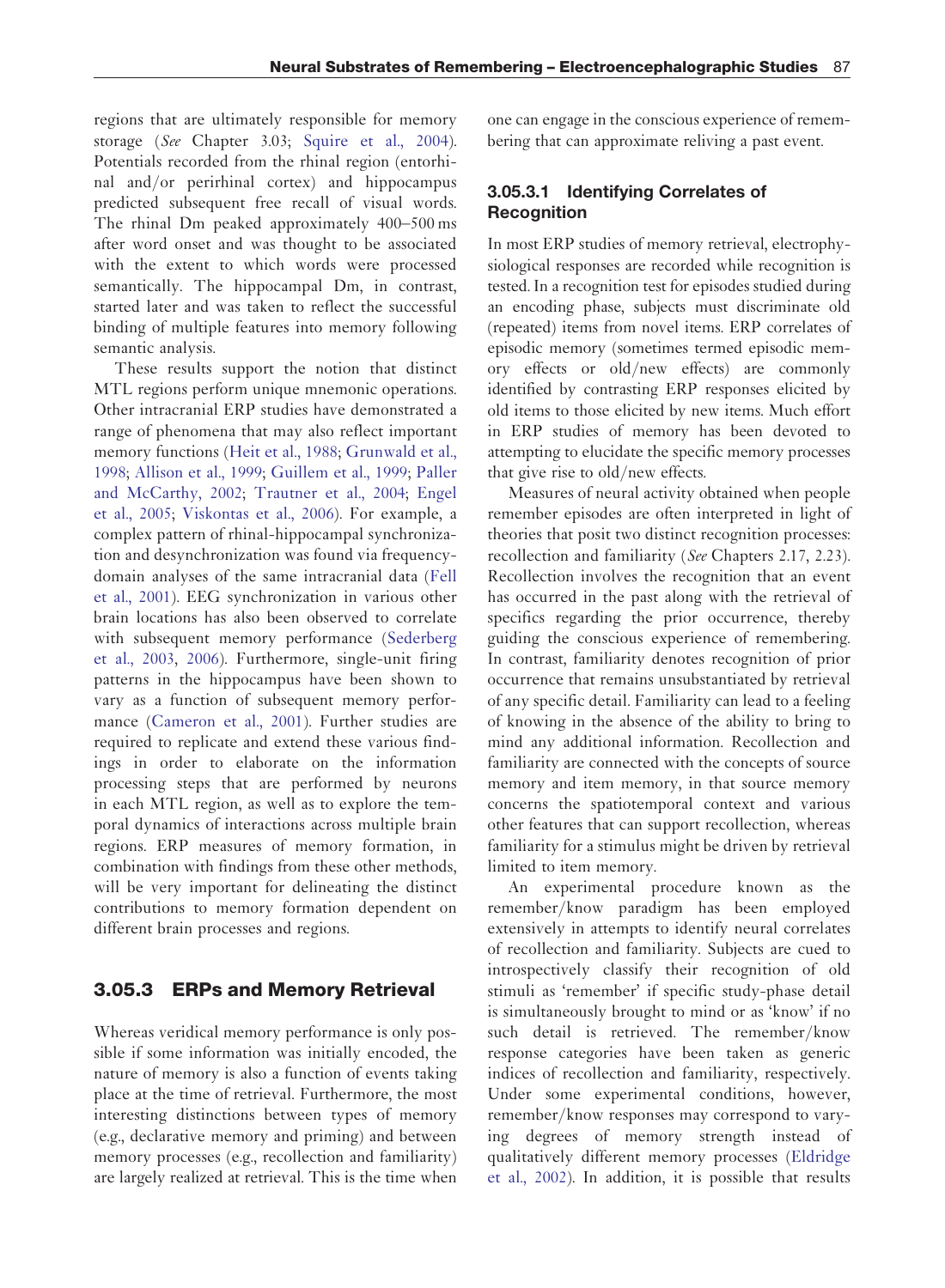obtained from this procedure are highly influenced by nonmnemonic variables, such as the capacity to introspect accurately. Great care is thus needed in applying this method. Confidence in results can be increased with convergent support from multiple methods, such as with memory judgments based on source information.

Indeed, a useful approach to separating ERP components related to recollection and familiarity is to test memory for specific source information based on the experimental context at encoding. For example, subjects may encode words spoken by either a male or female voice and later be tested with visual words and asked to recall the original gender. In general, correct source retrieval can be used to indicate recollection. Incorrect source retrieval with correct recognition, however, is not always a good indicator of familiarity, given that recollection may be supported by retrieval of information other than the specific source information in question.

Distinct ERP effects have been linked to three types of mnemonic processes associated with memory retrieval. These findings are outlined in the following three sections.

#### 3.05.3.2 Recollection and Source Memory

The most consistently reported finding in recognition studies is that ERP amplitudes to old items are greater than those to new items from approximately 400–800 ms over much of the scalp. These effects typically show a maximal difference over midline or left parietal scalp locations. The amplitude of these differences generally increases with increasing memory strength based on various behavioral indices (e.g., recognition confidence). Compared to recognized items (hits), both old items that are forgotten (misses) and new items that are correctly identified (correct rejections) tend to elicit smaller ERPs.

Early investigations of these old/new ERP effects endorsed a variety of hypotheses concerning their functional significance, including associations with memory strength ( [Johnson et al., 1985](#page-17-0)), relative familiarity ([Rugg, 1990\)](#page-17-0), contextual retrieval ([Smith](#page-18-0) [and Halgren, 1989\)](#page-18-0), and processes that do not contribute to recognition judgments [\(Rugg and Nagy,](#page-17-0) [1989\)](#page-17-0). Despite this lack of consensus about the meaning of these ERPs during these years, a common assumption was that the effects included modulation of two ERP components: N400 potentials and P300 potentials (e.g., [Halgren and Smith, 1987\)](#page-16-0).

An early study that convincingly associated ERPs with recollection utilized a levels-of-processing manipulation at study ([Paller and Kutas, 1992](#page-17-0)). Behavioral results showed that this manipulation influenced recall and recognition performance, with superior memory following semantic encoding that required visual imagery compared to encoding that focused attention on letter information. In contrast, the same level of priming (**[Table 1](#page-1-0)**) was observed on an implicit memory test of word identification for both encoding tasks. ERPs recorded during the implicit memory test were compared between the two conditions defined by the task assigned at encoding, and corresponding differences were interpreted as ERP correlates of recollection. This ERP difference based on encoding task began at a latency of 500 ms and was only present for words that were successfully identified in the test phase. Unlike typical old/new ERP effects, this effect could not be attributed to differences associated with priming because priming was matched between the encoding conditions. Furthermore, behavioral evidence obtained at debriefing showed that subjects noticed that words from the encoding phase appeared during the wordidentification test, even though this was irrelevant to their task. In other words, subjects were cognizant of specific contextual information with respect to some of the words in the word-identification test that repeated from earlier in the experiment. The authors thus inferred that incidental recollection took place during the test phase, particularly when word meaning had been encoded deeply, and that ERPs were sensitive to the differential processing associated with recollection.

Further studies using the same strategy in experimental design have substantiated the association between ERPs and recollection and extended the results to the use of other encoding tasks and memory tests [\(Paller et al., 1995](#page-17-0)), words presented in the auditory modality [\(Gonsalves and Paller, 2000a](#page-16-0)), and other types of stimuli such as faces ([Paller et al.,](#page-17-0) [1999\)](#page-17-0). These late parietal ERPs can thus be taken as signals of the successful retrieval of episodic memories linked with conscious remembering (reviewed in [Friedman and Johnson, 2000;](#page-16-0) [Paller, 2000](#page-17-0)).

Results from remember/know as well as sourcememory paradigms have also been used to associate late parietal ERPs with recollection. Late parietal ERP amplitudes are often found to be greater for remember compared to know responses and know responses compared to new trials. Importantly, there have not been convincing demonstrations that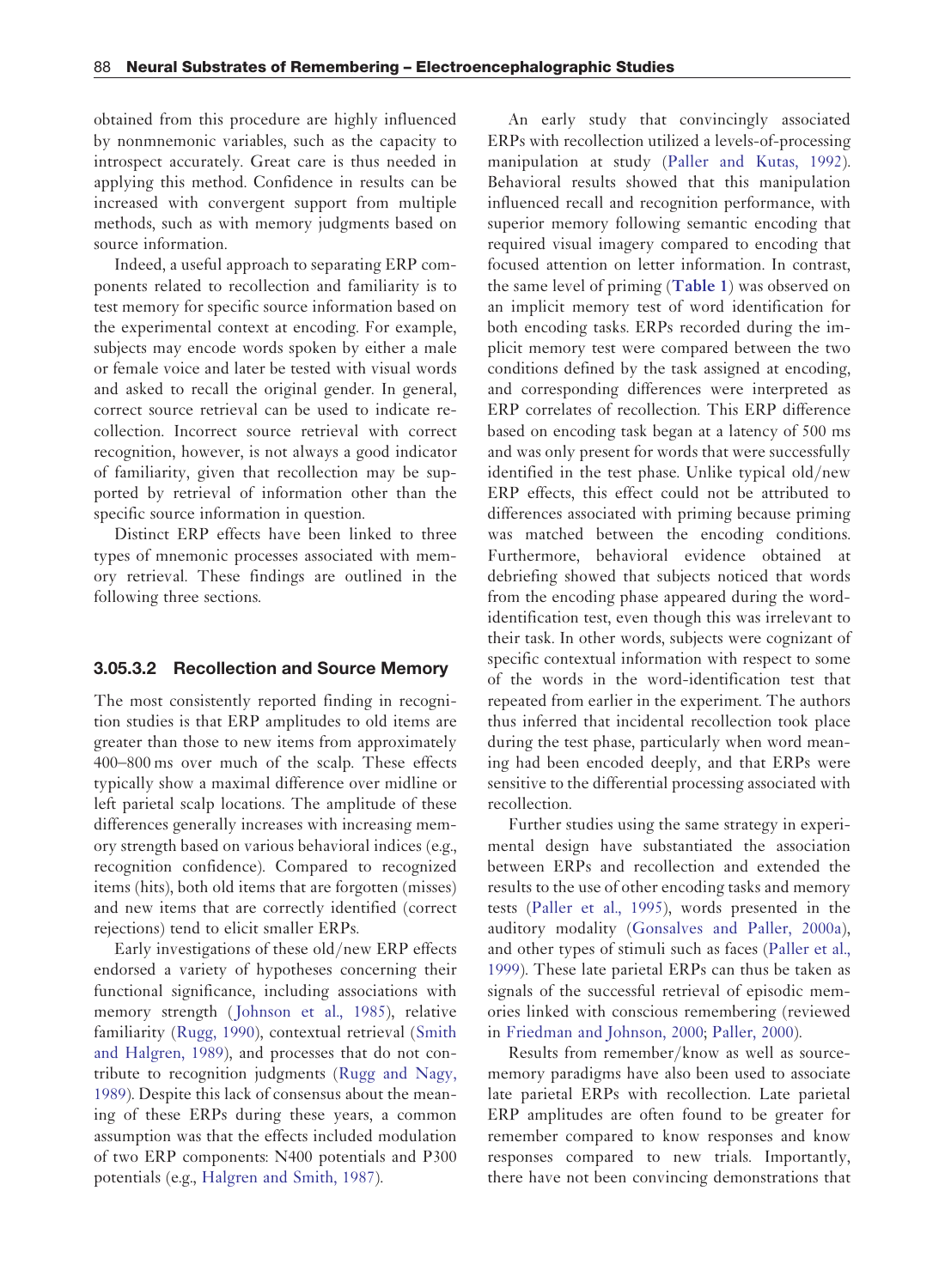the distribution of late parietal ERPs differ between remember and know responses, indicating that these ERPs may index a neurocognitive operation that differs only quantitatively between recollection and familiarity conditions (e.g., [Smith, 1993\)](#page-18-0). Similarly, correct source judgments elicit greater late parietal amplitudes compared to incorrect source judgments, and incorrect source judgments greater than new trials, without qualitative differences in scalp distribution (e.g., [Wilding and Rugg, 1996](#page-18-0); [Trott et al.,](#page-18-0) [1999\)](#page-18-0).

In addition to corroborating the connection between recollection and late posterior potentials, many experiments have targeted ERP correlates of source and item memory in order to understand contextual memory in its own right. Experimental contexts have included: speaker gender ([Senkfor](#page-17-0) [and Van Petten, 1998](#page-17-0)); performed, watched, or imagined actions [\(Senkfor et al., 2002\)](#page-17-0); background figures [\(Guo et al., 2006](#page-16-0)); spatial location ([Van Petten et al.,](#page-18-0) [2000\)](#page-18-0); and stimulus color ([Cycowicz et al., 2001](#page-16-0)), among others.

Results from memory-disordered patients have also confirmed associations between successful episodic retrieval and late positive ERPs. Amnesic patients exhibited impaired conscious recognition as well as reduced or absent late positive amplitudes (e.g., [Olichney et al., 2000,](#page-17-0) [2006\)](#page-17-0). In addition, administration of benzodiazepine drugs to healthy subjects prior to encoding created a temporary state of amnesia, and following this manipulation, both recollection and late parietal potentials were severely disrupted (e.g., [Curran et al., 2006a](#page-16-0)). Taken together, evidence taken from a variety of experimental paradigms thus converges on the conclusion that recollection is a distinct expression of memory that reliably occurs with a particular ERP signature (**Figure 4**).

#### 3.05.3.3 Postretrieval Processing

Another memory phenomenon may be indexed by positive potentials at prefrontal scalp locations beginning approximately 500 ms after stimulus onset and extending for up to several seconds. These potentials often display a right-sided distribution. They do not index retrieval success, in that they tend to be similar for both successful and unsuccessful retrieval attempts. Instead, these frontal potentials are thought to index effortful retrieval processing, manipulation of working-memory contents, and/or postdecisional mnemonic processing such as further evaluation.



Figure 4 Late positive potentials index conscious recollection. Posterior, positive potentials from 300 to 800 ms after the presentation of faces that were previously encoded with the instruction to remember (Remember faces) were greater than for faces that were encoded with the instruction to forget (Forget faces). At encoding, each Remember face was presented with a short biographical vignette. Subjects were highly accurate at recollecting this information when cued by the corresponding face at test. Behavioral results showed that recognition was better for Remember faces than for Forget faces, whereas priming did not differ. Thus, these late positive potentials index recollective processing uncontaminated by priming. Data are from Paller KA, Bozic VS, Ranganath C, Grabowecky M, and Yamada S (1999) Brain waves following remembered faces index conscious recollection. Brain Res. Cogn. Brain Res. 7: 519–531.

The functional significance of these late frontal potentials was difficult to decipher, partly due to the absence of a direct connection with retrieval success. Experimental manipulations of retrieval demands, however, were useful for clarifying the cognitive operations indexed by these potentials. In one study, images of common objects were encoded, and these objects were presented again at test in either the identical format or perceptually altered ([Ranganath](#page-17-0) [and Paller, 1999](#page-17-0)). Subjects performed one of two tests that differed in the demands placed on effortful retrieval of perceptual detail. In the highly demanding test, subjects responded 'old' only to objects in the identical format, whereas in the less-demanding test, objects were to be endorsed as old regardless of any format alterations. Late frontal potentials were larger in the highly demanding test than in the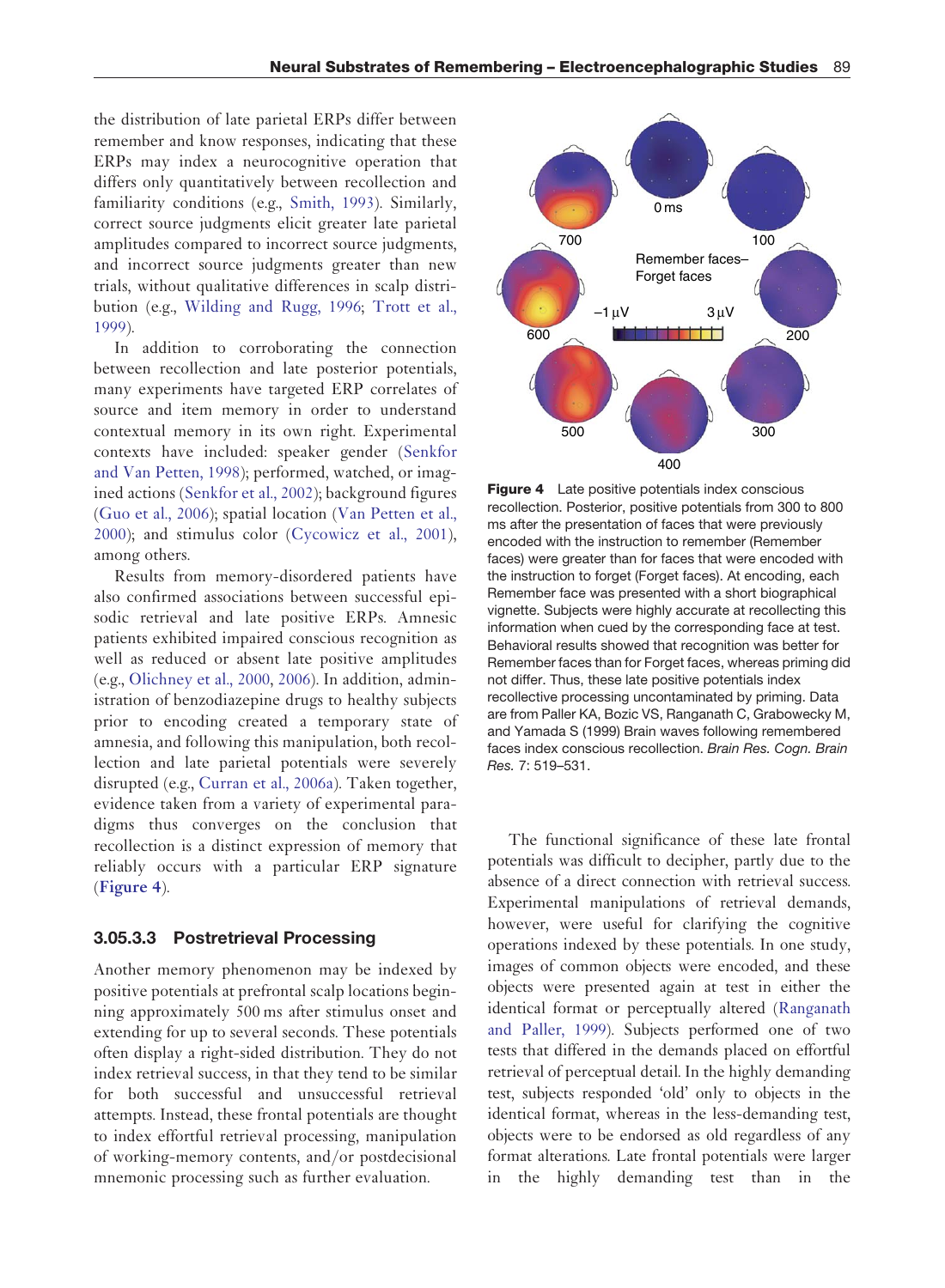

**Figure 5** Late frontal potentials associated with retrieval processing. ERPs to drawings of common objects were compared between a highly demanding (specific) recognition test and a less-demanding (general) recognition test. Waveforms (left) showed a relative positivity for the specific test compared to the general test for all three stimulus classes in the experiment: objects that were perceptually identical to one in the study phase (old/same), objects that were perceptually altered from one in the study phase (old/different), and entirely novel object pictures. The corresponding ERP topography was computed over all conditions for the latency interval from 500 to 1200 ms. These late frontal potentials were maximal over the left anterior scalp, but in other experiments have also been found to be bilaterally symmetric or maximal over right anterior scalp. Figure adapted from [Ranganath C and Paller](#page-17-0) [KA \(1999\)](#page-17-0) Frontal brain potentials during recognition are modulated by requirements to retrieve perceptual detail. Neuron 22: 605–613, with permission from Elsevier.

less-demanding test for both categories of old stimuli as well as for new stimuli (**Figure 5**). These potentials thus appeared to track retrieval effort as manipulated across these two recognition tests. Subsequent investigations have confirmed this interpretation ([Ranganath](#page-17-0) [et al., 2000](#page-17-0); [Ranganath and Paller, 2000;](#page-17-0) [Leynes, 2002](#page-17-0)), supporting the view that late frontal potentials track strategic processing that accompanies retrieval, a process likely mediated by prefrontal cortex. Hemispheric loci of late frontal potentials can also vary as a function of retrieval demands, with a right-to-left shift accompanying an increase in the complexity of the retrieved information ( [Johnson et al., 1997](#page-17-0); [Nolde et al., 1998](#page-17-0)).

#### 3.05.3.4 Recognition with Pure Familiarity

Attempts to associate the memory experience of familiarity with specific ERPs have been most controversial. Results from many studies have been taken to indicate that familiarity is generically indexed by negative potentials peaking approximately 400 ms poststimulus, an N400-like potential with reduced amplitudes (i.e., more positive ERPs) for old compared to new items, especially at anterior locations. Beginning with the work of Düzel and colleagues (1997), many researchers have proposed that the frontal N400 old/new effect indexes recognition with familiarity, in contradistinction to recollection (reviewed in [Curran et al., 2006b](#page-16-0)). Whereas late posterior potentials are greater in circumstances in which recollection is greater (for example, following semantically deep vs. semantically shallow encoding tasks), the frontal N400 old/new effect is generally found to be insensitive to such manipulations (e.g., [Rugg et al., 1998a,b\)](#page-17-0). In addition, frontal N400 potentials have been associated with phenomenological familiarity as indexed by the remember/know paradigm (e.g., Düzel et al., 1997; [Woodruff et al.,](#page-18-0) [2006\)](#page-18-0) and have been found not to scale with the amount of recollection during tests of source memory (e.g., [Wilding, 2000\)](#page-18-0). In sum, frontal N400 potentials are sensitive to recognition success but not to manipulations that effect recollection, and thus are widely described in the extant ERP literature as a general correlate of familiarity.

On the other hand, there is reason to doubt this generalization about frontal N400 potentials, because the majority of findings used to argue in favor of this association are indirect (see following and [Paller](#page-17-0) [et al., 2007,](#page-17-0) for a review). Specifically, the logic of interpretation has generally been that frontal N400 potentials reflect recognition memory and do not behave as a neural correlate of recollection, and so the inference made has been that they therefore index familiarity. A direct challenge to this fragile interpretation arose with the identification of intact N400 repetition effects in amnesic patients ([Olichney](#page-17-0) [et al., 2000\)](#page-17-0). A reasonable generalization is that amnesia disrupts familiarity, in the sense that a patient with severe amnesia does not behave as if people and various objects they encounter feel familiar. This generalization also stands on sound empirical footing ([Knowlton and Squire, 1995](#page-17-0); [Yonelinas et al.,](#page-18-0) [1998\)](#page-18-0). Thus, one might expect patients with amnesia to exhibit reduced N400 old/new effects if these effects indeed index familiarity. Olichney and colleagues (2000) thus suggested that frontal N400 potentials might instead reflect the operation of conceptual implicit memory processes that can be engaged incidentally during recognition testing. In general, special steps are necessary to isolate the contribution of separate but potentially co-occurring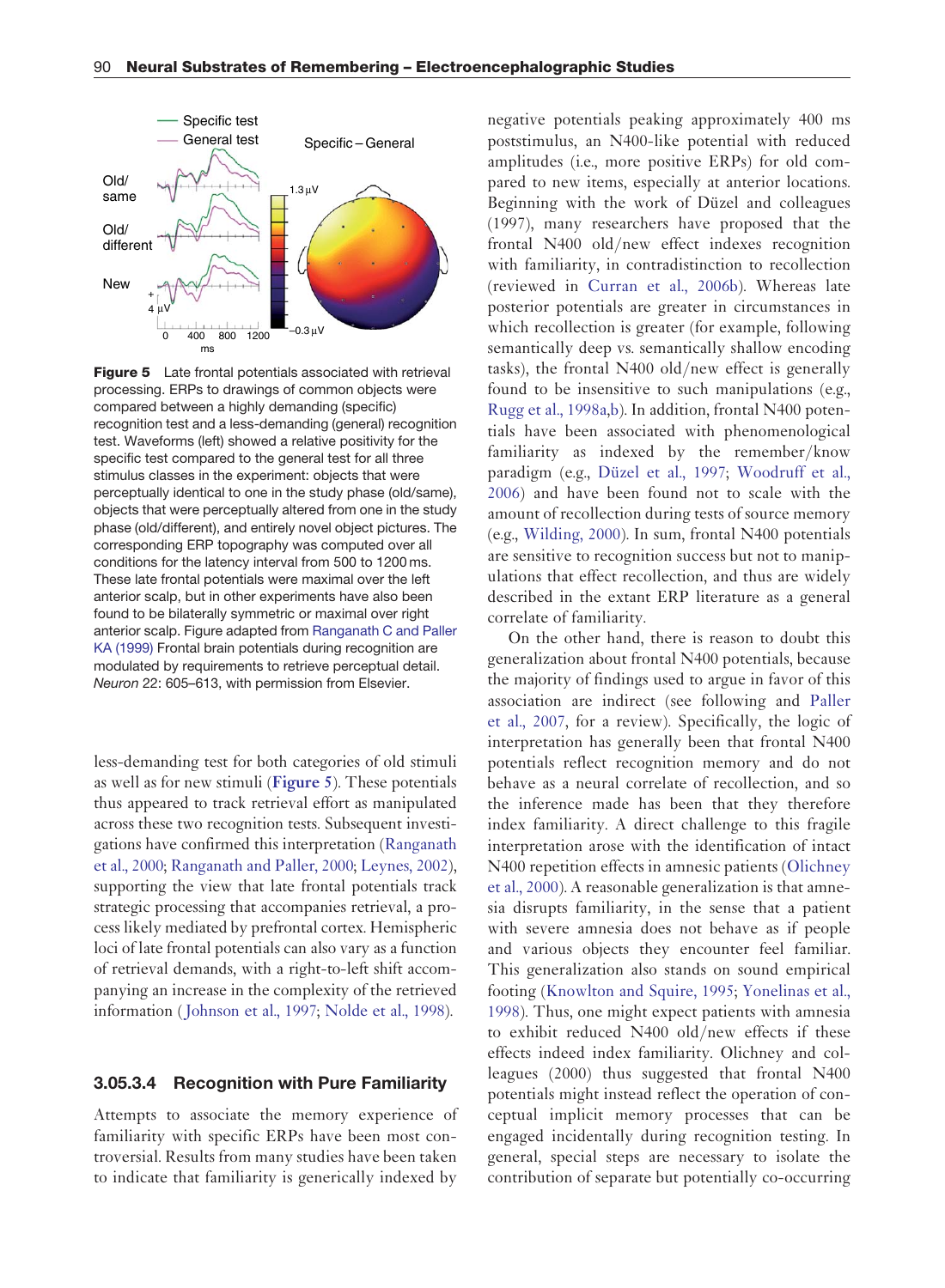memory phenomena to neural correlates of recognition memory, as discussed in detail in the next section.

Several studies have examined the phenomenon of familiarity without recollection using faces, as in the classic example described by [Mandler \(1980\)](#page-17-0) as the butcher-on-the-bus phenomenon. The butcher's face may seem extremely familiar yet not be identified when seen in an unusual context, such as on the bus, whereas in the butcher's shop, familiarity is more likely to occur together with memory for additional episodic and semantic information that uniquely identifies the specific person. [Yovel and Paller \(2004\)](#page-18-0) used a variation of the remember/know paradigm to segregate trials for separate analyses of recollection and familiarity. Recognition with familiarity, compared to correct rejections of new faces, co-occurred with late positive ERPs that were maximal at midline parietal locations; recognition with recollection cooccurred with late positive ERPs that were much larger in amplitude, spanned a longer time interval, and showed a slightly more anterior topography. [MacKenzie and Donaldson \(2007\)](#page-17-0) conducted a similar study and found statistically significant topographic differences; familiarity was associated with late posterior ERPs and recollection with larger and more anterior ERPs. However, a third study [\(Curran and Hancock, 2007\)](#page-16-0) used a more heterogeneous mixture of faces (i.e., faces with different racial and ethnic features) and failed to replicate this pattern, instead attributing an N400 effect to familiarity for faces. Of course, it is plausible that characteristics of the people shown could influence the extent to which repeated faces engage conceptual priming, although this idea deserves further study. In sum, most studies of familiarity experiences during face processing associated familiarity with late posterior ERPs, not with the earlier frontal N400 potentials described in prior studies that used words or nameable objects. Further studies are needed to determine whether this divergence can be explained by showing that familiarity entails different neural events for verbal versus facial stimuli, that heterogeneity of face stimuli plays a crucial role, or whether alternative interpretations of frontal N400 potentials are viable.

Results from a limited number of studies can be taken as tentative evidence that familiarity may be indexed by potentials occurring earlier than frontal N400s ([Tsivilis et al., 2001;](#page-18-0) [Curran and Dien, 2003](#page-16-0); [Duarte et al., 2004](#page-16-0); [Friedman, 2004;](#page-16-0) [Diana et al.,](#page-16-0) [2005\)](#page-16-0). These potentials occur between 100 and 300 ms, but otherwise closely resemble FN400 potentials – frontal ERPs to old items are more positive than to new items. Like FN400 potentials, these earlier frontal potentials have been associated with familiarity based on indirect evidence: the effect is present in association with phenomenological reports of familiarity and does not scale with recollection. More evidence is needed to determine if these potentials indeed index familiarity as opposed to other potentially co-occurring memory phenomena, such as various forms of priming and the initiation of memory search (e.g., [Diana et al., 2005](#page-16-0)).

# 3.05.4 Using ERPs to Contrast Memory Subtypes

Memory performance undoubtedly reflects the operation of a variety of neural systems (*See* Chapter 3.02). Multiple memory systems or processes make variable contributions to performance on different mnemonic tasks. ERP investigations are especially well-suited for identifying the occurrence of these variable contributions and thereby disentangling the operation of distinct memory components. Indeed, we must first come to understand these separate components before we can work out how their interactions ultimately produce memory abilities.

Here we will highlight one distinction that has been particularly amenable to investigation with ERPs, that between explicit memory and forms of implicit memory known collectively as priming. In an explicit memory test, specific reference is made to remembering information learned earlier. In an implicit test of memory, in contrast, no reference is made to learning episodes, but rather, memory is demonstrated via a change in performance in a certain task due to a prior event that may or may not be consciously remembered. Contrasts between these two broad categories of memory phenomena have been very prominent in memory research over the past two decades (*See* Chapters 3.12, 2.33). Performance on explicit memory tests is typically disrupted in cases of amnesia, as described earlier. On the other hand, many types of implicit memory have been shown to be preserved in amnesia. Priming is a form of implicit memory that is indexed behaviorally as faster or more accurate responses on specialized priming tests, independent of conscious memory for study episodes. The most common types of priming tests are used to measure perceptual priming (also called item-specific implicit memory).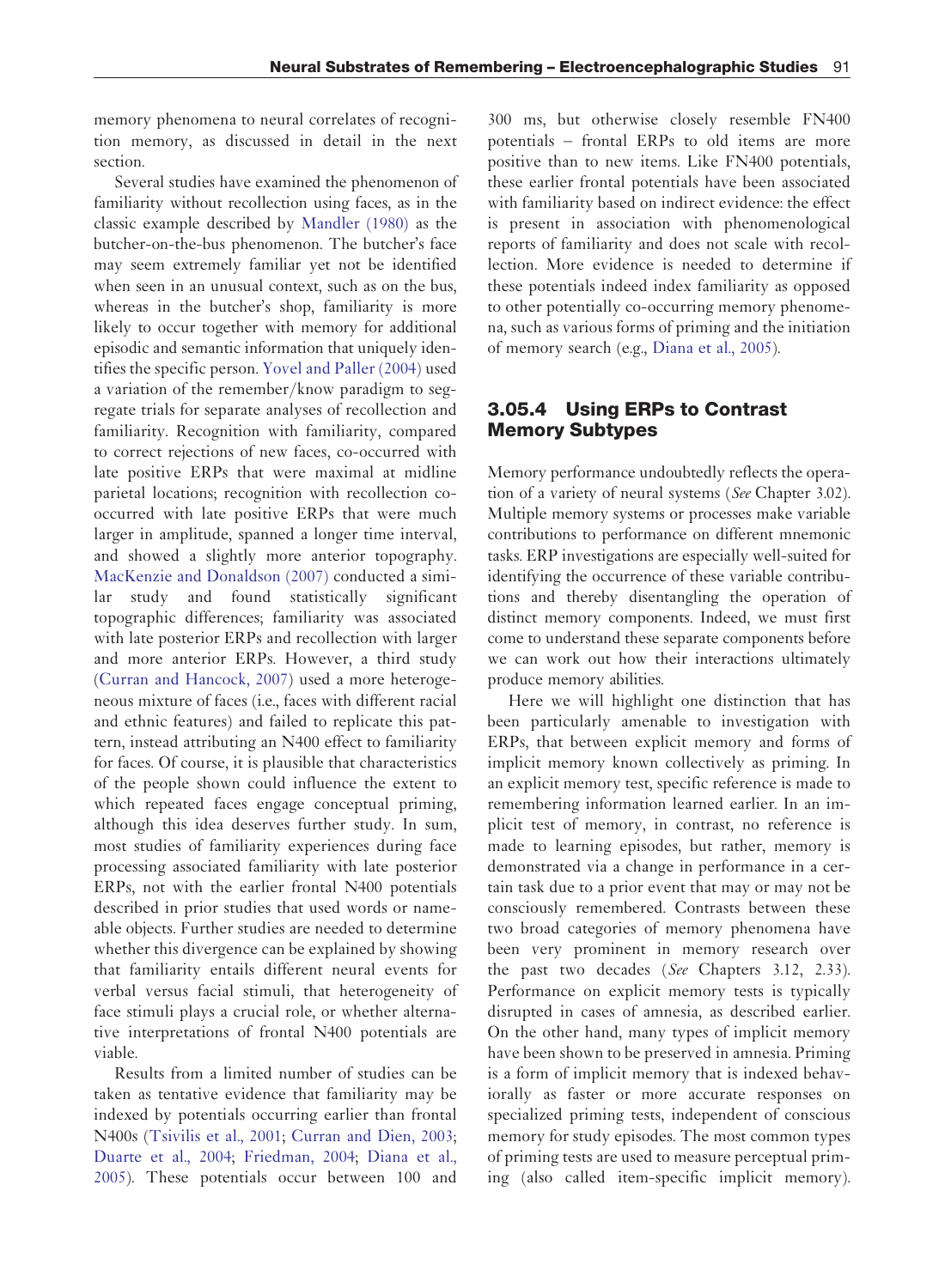These behavioral effects are thought to reflect facilitated or more fluent perceptual processing of the physical features of repeated items, distinct from accessing a memory for the full episode in which the item occurred. A different set of mechanisms may be responsible for some types of priming (i.e., conceptual priming, novel-information priming, new-association priming, association-specific priming, or cross-domain priming), and in some of these cases priming may not be preserved in amnesia, although this is a topic currently under active investigation.

When memory tests are given to healthy individuals, performance may be guided by explicit memory, implicit memory, or by some combination. In this sense, memory tests may not be 'process-pure.' In addition to acknowledging that behavioral measures in memory tests can reflect multiple memory processes, it is important to note that neural measures such as ERPs are liable to be influenced by multiple memory processes as well. Moreover, neural measures can reflect memory processes whether or not those processes influence behavioral performance. In either implicit or explicit memory tests, ERPs can reflect neurocognitive processes responsible for both types of memory. Experimental manipulations that selectively influence the operation of distinct components of memory are thus essential. Other-wise, ERP or other neuroimaging results cannot be unequivocally associated with one type of memory versus another.

#### 3.05.4.1 Direct Comparisons between Recollection and Perceptual Priming

Isolating neural correlates of perceptual priming uncontaminated by those of conscious remembering is problematic because of the difficulty of preventing subjects from recalling prior episodes during priming tests. Similarly, the automatic processing that supports perceptual priming may occur during recognition tests, ven if behavioral measures of priming are not obtained, and this processing can potentially be reflected in neural measures accompanying recognition.

In order to isolate ERP correlates of perceptual priming, Paller and colleagues (2003) used a condition in which faces were encoded only to a minimal extent such that priming occurred in the absence of recognition. Subjects viewed each face for 100 ms at a central location while simultaneously a yellow cross was shown unpredictably in one of the four quadrants 1.8° from fixation. While maintaining central fixation, subjects attempted to discriminate between two subtly different types of yellow crosses, and further stimulus processing was disrupted via backward masking. On a subsequent test, recognition of these minimally processed faces was not significantly better than chance. Perceptual priming for these faces, however, was observed behaviorally on two implicit memory tests. The logic of this design was thus that ERPs elicited by these faces could conceivably reflect neural events responsible for perceptual priming, whereas contributions from recognition processes would be negligible. Faces in another condition were presented for a longer duration, without disruptive perifoveal visual discriminations or backward masking, and were recognized at above-chance levels. These two conditions thus provided a direct comparison between ERPs associated with conscious memory for faces and ERPs associated with perceptual priming. Recognitionrelated neural correlates included late positive potentials (**[Figure 6\(a\)](#page-14-0)**), closely resembling responses previously associated with face-cued recollection [\(Paller et al., 1999](#page-17-0); [Paller, 2000\)](#page-17-0), whereas perceptual priming was associated with a relative ERP negativity over anterior recording electrodes from approximately 200–400 ms after face onset (**[Figure 6\(b\)](#page-14-0)**). Spatiotemporally distinct ERPs of opposite polarities were thus associated with conscious remembering versus perceptual priming. This pattern of neuroimaging findings complements neuroanatomical dissociations identified in amnesic patients; the results imply that implicit access to memory is supported by processing within a network of brain regions that is qualitatively distinct from that supporting conscious access to memory.

Evidence for the independence of implicit and explicit memory can also be derived from contrasts between neural correlates of encoding responsible for later perceptual priming versus recollection. Schott and colleagues ([Schott et al., 2002](#page-17-0)) used deep/semantic versus shallow/nonsemantic encoding conditions, followed by an ingenious two-stage procedure to assess memory. Three-letter word stems were presented in an explicit memory test (i.e., cued recall), but subjects were encouraged to guess if they could not remember a studied word so that priming might also occur. After each stem was completed, subjects indicated using strict criteria whether they recognized the word from the encoding phase. Trials were categorized as showing priming if the subject produced the word at the completion stage but failed to endorse it as an old word (i.e., priming-without-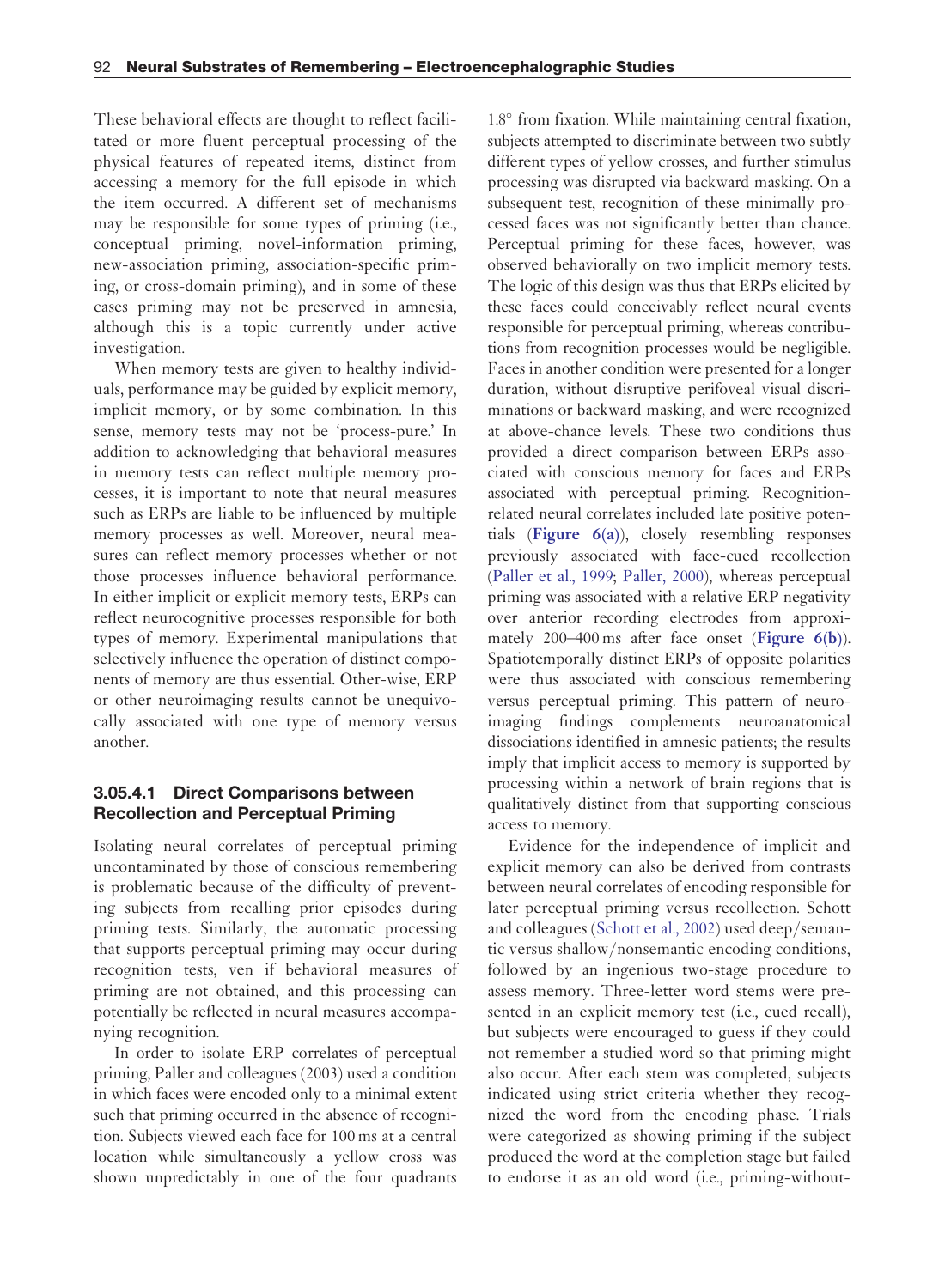<span id="page-14-0"></span>

Figure 6 ERP correlates of recollection and perceptual priming. The ERP difference between recollected faces and new faces is displayed in (a). The difference between primed but not remembered faces and new faces is displayed in (b). Differences are averaged over 100-ms intervals starting at the latency indicated underneath each topographic map. Light colors indicate positive difference potentials in (a) and negative difference potentials in (b). Figure adapted from Paller KA, Hutson CA, Miller BB, and Boehm SG (2003) Neural manifestations of memory with and without awareness. Neuron 38: 507–516, with permission from Elsevier.

recognition). Trials were categorized as remembered when the correct response was made at both stages and as forgotten if not produced at the completion stage. Subsequent-memory analyses thus revealed a Dm for priming that took the form of a relative ERP negativity over central and fronto-central locations approximately 200–400 ms after word onset (resembling ERP correlates of perceptual priming identified during memory testing, e.g., [Paller et al., 2003](#page-17-0)). Furthermore, Dm for priming was distinct from ERP differences between deep versus shallow encoding as well as from Dm for recognition, which both included relatively positive potentials at later intervals with different topographies. Collectively, these results (along with those from a follow-up study using fMRI, [Schott et al., 2006](#page-17-0)) constitute critical first steps in characterizing the neurocognitive relationship between expressions of explicit memory and expressions of perceptual implicit memory.

# 3.05.4.2 Identification of Neural Correlates of Conceptual Priming

Another form of priming known as conceptual priming can occur whenever meaningful stimuli are repeated. Behavioral measures of conceptual priming are similar to those of perceptual priming in that they can occur in the absence of awareness of remembering and typically take the form of faster or more accurate responses to a specific stimulus. These alterations of behavioral responses are thought to reflect facilitated processing of stimulus meaning, and they potentially support some of the short-term mnemonic operations that are preserved in amnesia, such as language comprehension.

Because the neural processing that supports conceptual priming can occur whenever meaningful stimuli are repeated, regardless of whether a behavioral test of conceptual priming is provided, it is possible that neural activity associated with conceptual priming occurs incidentally during tests of recognition memory for meaningful stimuli. As reviewed above, frontal N400 potentials at retrieval have been postulated to index the explicit memory capability termed familiarity. The finding that similar potentials are intact in amnesic patients ([Olichney](#page-17-0) [et al., 2000\)](#page-17-0), however, raised the possibility that frontal N400s instead reflect a form of memory that is not disrupted in amnesia. Olichney and colleagues (2000) proposed that residual conceptual priming in amnesic patients could be reflected by frontal N400 potentials. It is thus possible that frontal N400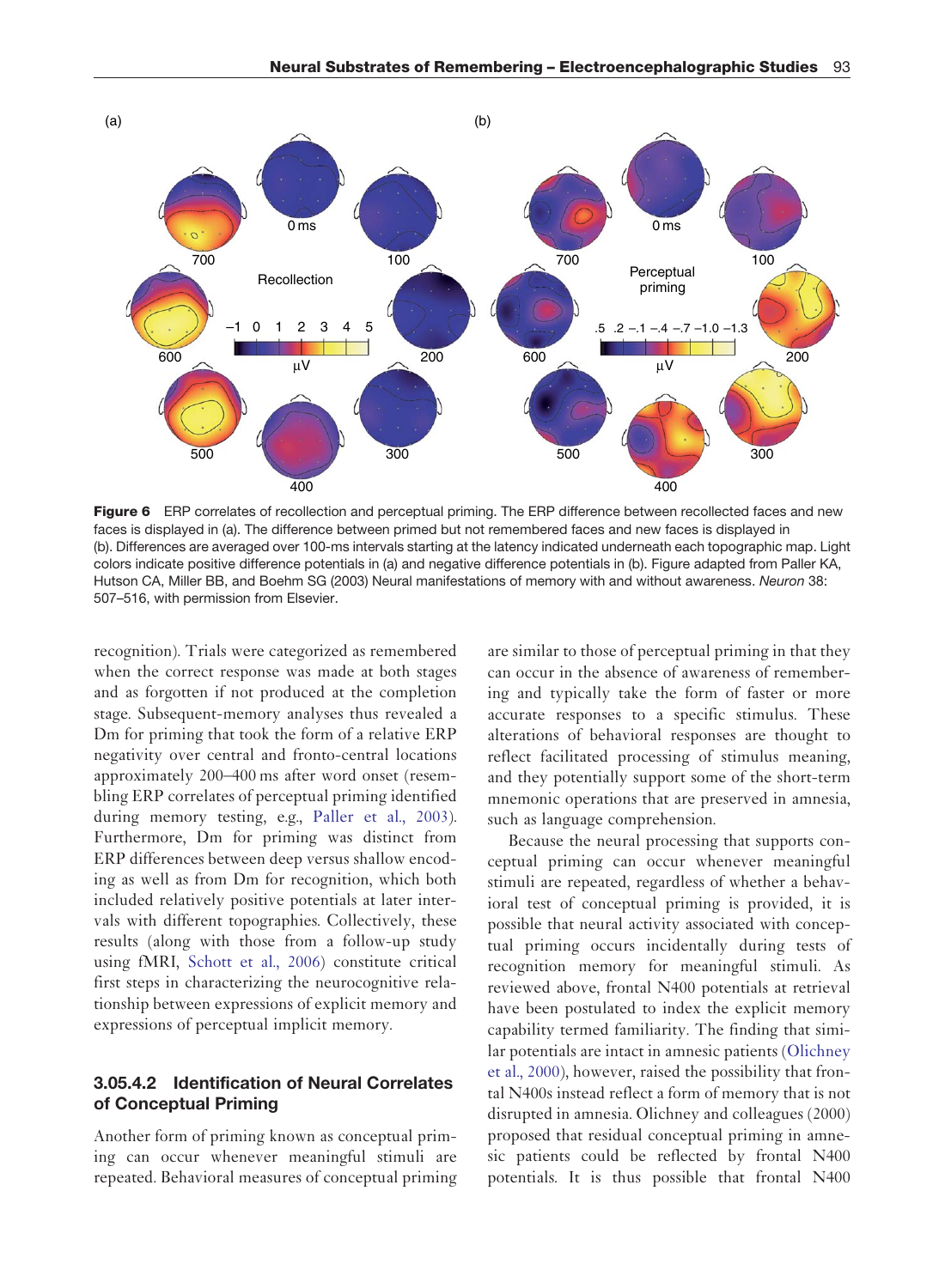potentials do not index familiarity but instead reflect conceptual priming that occurs concurrently with explicit memory ([Paller et al., 2007\)](#page-17-0). Further work is needed to disentangle these two memory functions.

One recent study directly examined this issue by using celebrity faces to elicit neural correlates of conceptual priming and explicit memory ([Voss](#page-18-0) [and Paller, 2006](#page-18-0)). Conceptual priming was manipulated by presenting associated biographical information along with a subset of celebrity faces. Later, electrophysiological recordings were obtained while subjects rapidly discriminated celebrity faces from other faces. Evidence for conceptual priming consisted of faster and more accurate responses to the subset of faces previously presented with biographical information. A baseline was provided by a counterbalanced set of celebrity faces that were previously presented without corresponding biographical information. Electrophysiological responses were obtained during the discrimination test and were characterized according to both conceptual priming and ratings of explicit memory for celebrities obtained in the last phase of the experiment. Conceptual priming was strongly associated with frontal N400 potentials (**Figure 7**), whereas explicit memory was related to late positive potentials at posterior locations.

These results attest to the likelihood that neural activity related to conceptual implicit memory is commonly produced in memory experiments designed to monitor explicit memory. Therefore, this contamination of neural signals is also possible in studies using other methods to measure brain activity, such as fMRI. Furthermore, the hypothesis that frontal N400 potentials are unique neural signatures of familiarity must be called into question, because it might partially (or entirely) reflect the operation of implicit memory. Much work will be needed to accurately elucidate the neural substrates of these memory processes, but doing so is critical for understanding the neural substrates of familiarity and of priming. This approach further highlights the necessity of employing experimental manipulations and multiple behavioral measures that can allow for valid associations between neuroimaging measures and memory functions, such that this information can be used to build an accurate characterization of the brain processes that support human memory performance.

# 3.05.5 Future Contributions of ERP Studies to Memory Research

Much progress has been made in identifying component processes of human memory capabilities and characterizing corresponding neural substrates of memory. However, there is much more to be learned so as to demystify the cognitive, biological, and phenomenological facets of memory. Given that a memory cue can unleash such a rapid flood of relevant neural events that precipitate remembering, ERP techniques have an important role to play in this endeavor.



Figure 7 Neural correlates of conceptual priming include frontal N400 potentials. The ERP contrast between famous faces based on whether corresponding conceptual information was primed in an earlier phase of the experiment is shown topographically for the latency interval from 250 to 500 ms (left). The frontal N400 effect is indicated. The magnitude of these potentials (quantified in each subject at the electrode exhibiting the greatest frontal N400 conceptual priming effect) was correlated across subjects with the magnitude of conceptual priming indexed behaviorally (right). RT, reaction time. Data are from Voss JL and Paller KA (2006) Fluent conceptual processing and explicit memory for faces are electrophysiologically distinct. J. Neurosci. 26: 926–933.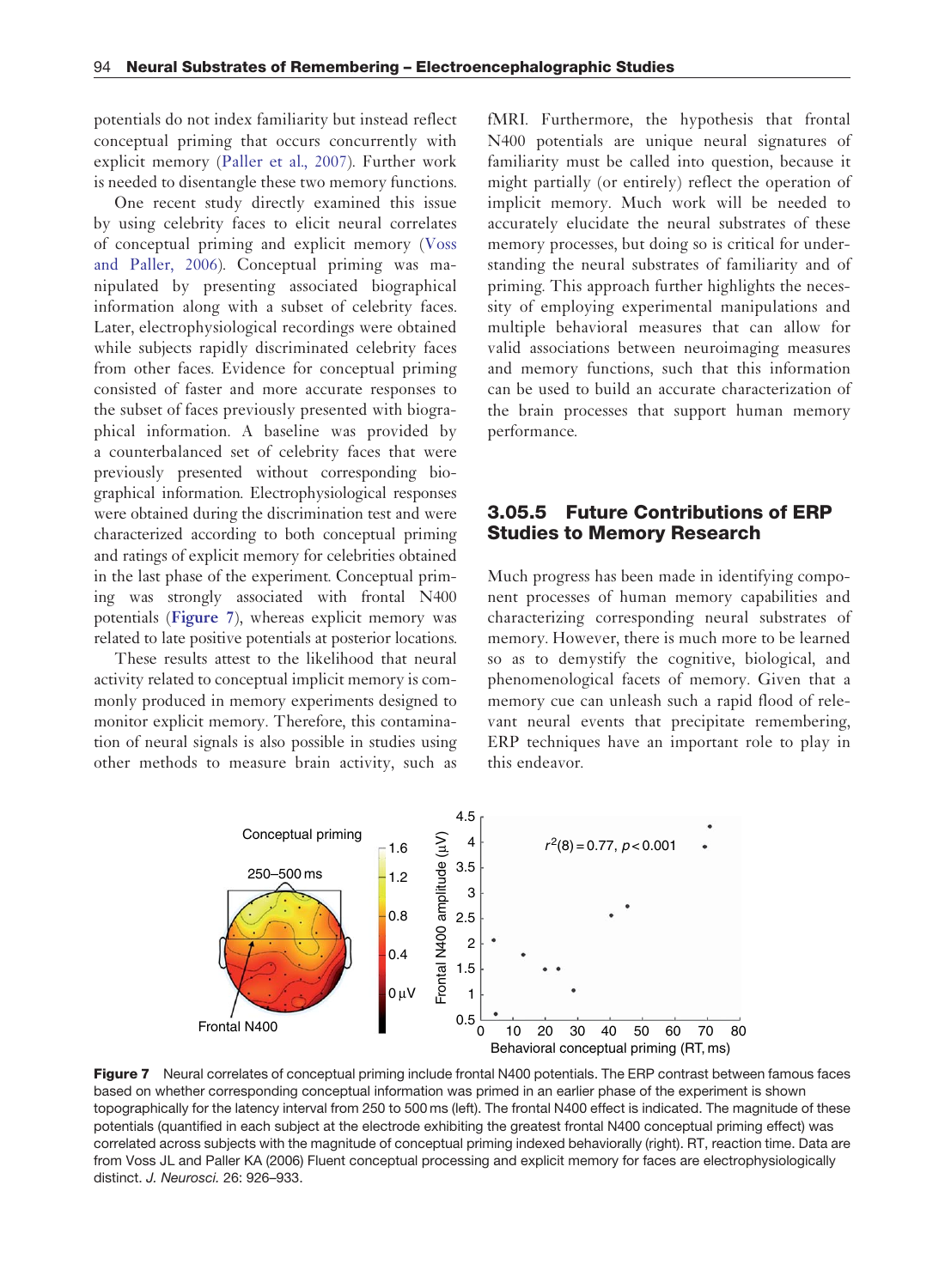<span id="page-16-0"></span>One theoretical keystone involves identifying factors that make implicit and explicit expressions of memory unique. ERPs have been extremely useful in this regard and thus have a continuing role to play in conjunction with other methods of cognitive neuroscience. In addition to elucidating differences between conscious and nonconscious memory expressions, a deeper understanding of this issue will allow us to characterize how these distinct forms of memory interact in a variety of situations to drive memory performance. Whereas our understanding of such interactions has hitherto derived primarily from behavioral evidence obtained from healthy individuals and memory-impaired patients, physiological data are also needed. Valid descriptions of the neural bases and neural dynamics of explicit and implicit forms of memory are essential for understanding their functional relationships.

The detailed theoretical account of memory that can be achieved in this manner will ultimately be important for maximizing our memory capabilities in everyday life. Among the possible practical applications of memory research, possibilities for memory rehabilitation are critical in neurological and psychiatric diseases that affect memory and during the course of healthy aging. Much of human experience revolves around bringing to mind events from the past. Explorations of remembering via electrical recordings of brain activity may thus lead to a better understanding of ourselves.

# References

- Allison T, Puce A, Spencer DD, and McCarthy G (1999) Electrophysiological studies of human face perception. I: Potentials generated in occipitotemporal cortex by face and non-face stimuli. Cereb. Cortex 9: 415–430.
- Burock MA, Buckner RL, Woldorff MG, Rosen BR, and Dale AM (1998) Randomized event-related experimental designs allow for extremely rapid presentation rates using functional MRI. Neuroreport 9: 3735–3739.
- Cameron KA, Yashar S, Wilson CL, and Fried I (2001) Human hippocampal neurons predict how well word pairs will be remembered. Neuron 30: 289–298.
- Curran T, DeBuse C, Woroch B, and Hirshman E (2006a) Combined pharmacological and electrophysiological dissociation of familiarity and recollection. J. Neurosci. 26: 1979–1985.
- Curran T and Dien J (2003) Differentiating amodal familiarity from modality-specific memory processes: An ERP study. Psychophysiology 40: 979–988.
- Curran T and Hancock J (2007) The FN400 indexes familiaritybased recognition of faces. Neuroimage 36: 464–471.
- Curran T, Tepe KL, and Piatt C (2006b) ERP explorations of dual processes in recognition memory. In: Zimmer HD, Mecklinger A, and Lindenberger U (eds.) Handbook of

Binding and Memory: Perspectives from Cognitive Neuroscience, pp. 467–492. Oxford: Oxford University Press.

- Cycowicz YM, Friedman D, and Snodgrass JG (2001) Remembering the color of objects: An ERP investigation of source memory. Cereb. Cortex 11: 322–334.
- Diana RA, Vilberg KL, and Reder LM (2005) Identifying the ERP correlate of a recognition memory search attempt. Brain Res. 24: 674–684.
- Duarte A, Ranganath C, Winward L, Hayward D, and Knight RT (2004) Dissociable neural correlates for familiarity and recollection during the encoding and retrieval of pictures. Brain Res. Cogn. Brain Res. 18: 255–272.
- Düzel E, Habib R, Schott B, et al. (2003) A multivariate, spatiotemporal analysis of electromagnetic time-frequency data of recognition memory. Neuroimage 18: 185–197.
- Düzel E, Yonelinas AP, Mangun GR, Heinze HJ, and Tulving E (1997) Event-related brain potential correlates of two states of conscious awareness in memory. Proc. Natl. Acad. Sci. USA 94: 5973–5978.
- Eldridge LL, Sarfatti S, and Knowlton BJ (2002) The effect of testing procedure on remember-know judgments. Psychon. Bull. Rev. 9: 139–145.
- Engel AK, Moll CK, Fried I, and Ojemann GA (2005) Invasive recordings from the human brain: Clinical insights and beyond. Nat. Rev.Neurosci. 6: 35–47.
- Fabiani M, Karis D, and Donchin E (1986) P300 and recall in an incidental memory paradigm. Psychophysiology 23: 298–308.
- Fabiani M, Karis D, and Donchin E (1990) Effects of mnemonic strategy manipulation in a Von Restorff paradigm. Electroencephalogr. Clin. Neurophysiol. 75: 22–35.
- Fell J, Klaver P, Lehnertz K, et al. (2001) Human memory formation is accompanied by rhinal-hippocampal coupling and decoupling. Nat. Neurosci. 4: 1259–1264.
- Fernandez G, Klaver P, Fell J, Grunwald T, and Elger CE (2002) Human declarative memory formation: Segregating rhinal and hippocampal contributions. Hippocampus 12: 514–519.
- Friedman D (1990) ERPs during continuous recognition memory for words. Biol. Psychol. 30: 61–87.
- Friedman D (2004) ERP studies of recogntion memory: Differential effects of familiarity, recollection, and episodic priming. Cogn. Sci. 1: 81–121.
- Friedman D and Johnson R, Jr. (2000) Event-related potential (ERP) studies of memory encoding and retrieval: A selective review. Microsc. Res. Tech. 51: 6–28.
- Gonsalves B and Paller KA (2000a) Brain potentials associated with recollective processing of spoken words. Mem. Cognit. 28: 321–330.
- Gonsalves B and Paller KA (2000b) Neural events that underlie remembering something that never happened. Nat. Neurosci. 3: 1316–1321.
- Grunwald T, Lehnertz K, Heinze HJ, Helmstaedter C, and Elger CE (1998) Verbal novelty detection within the human hippocampus proper. Proc. Natl. Acad. Sci. USA 95: 3193–3197.
- Guillem F, Rougier A, and Claverie B (1999) Short- and longdelay intracranial ERP repetition effects dissociate memory systems in the human brain. J. Cogn. Neurosci. 11: 437–458.
- Guo C, Duan L, Li W, and Paller KA (2006) Distinguishing source memory and item memory: Brain potentials at encoding and retrieval. Brain Res. 1118: 142–154.
- Halgren E and Smith ME (1987) Cognitive evoked potentials as modulatory processes in human memory formation and retrieval. Hum. Neurobiol. 6: 129–139.
- Heit G, Smith ME, and Halgren E (1988) Neural encoding of individual words and faces by the human hippocampus and amygdala. Nature 333: 773–775.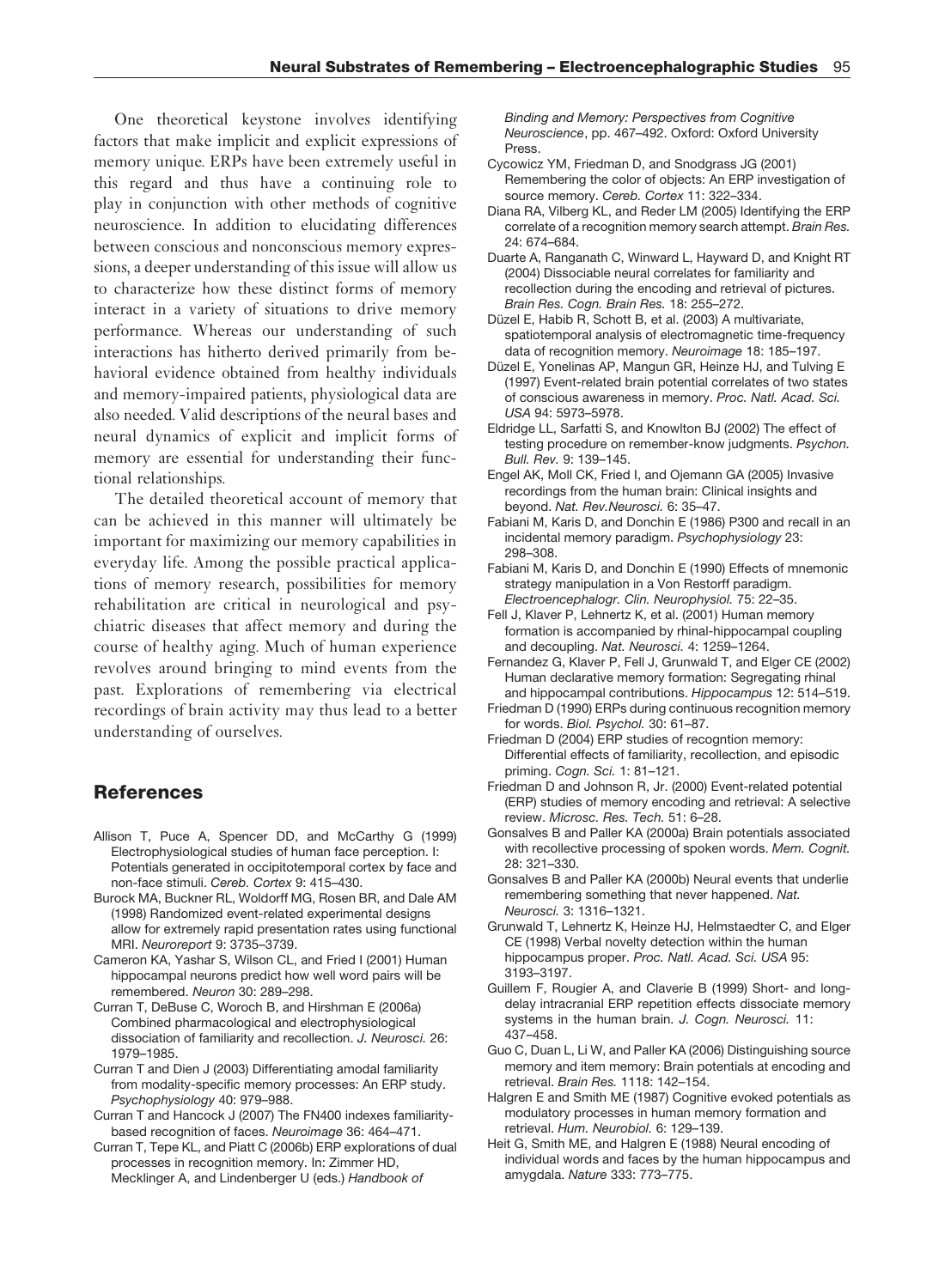<span id="page-17-0"></span>James W (1890) The Principles of Psychology. New York: H. Holt and Company.

Johnson MK, Kounios J, and Nolde SF (1997) Electrophysiological brain activity and memory source monitoring. Neuroreport 8: 1317–1320.

Johnson R Jr., Pfefferbaum A, and Kopell BS (1985) P300 and long-term memory: Latency predicts recognition performance. Psychophysiology 22: 497–507.

Karis D, Fabiani M, and Donchin E (1984) ''P300'' and memory: Individual differences in the von Restorff effect. Cognit. Psychol. 16: 177–216.

Klimesch W, Doppelmayr M, Yonelinas A, et al. (2001) Theta synchronization during episodic retrieval: Neural correlates of conscious awareness. Brain Res. Cogn. Brain Res. 12: 33–38.

Klimesch W, Hanslmayr S, Sauseng P, et al. (2006) Oscillatory EEG correlates of episodic trace decay. Cereb. Cortex 16: 280–290.

Knowlton BJ and Squire LR (1995) Remembering and knowing: Two different expressions of declarative memory. J. Exp. Psychol. Learn. Mem. Cogn. 21: 699–710.

Kutas M and Dale AM (1997) Electrical and magnetic readings of mental functions. In: Rugg MD (ed.) Cognitive Neuroscience, pp. 197–237. Cambridge, MA: MIT Press.

Leynes P (2002) The effect of specific test queries on sourcemonitoring event-related potentials. Brain Cogn. 50: 218–233.

Luck SJ (2005) An Introduction to the Event-Related Potential Technique. Cambridge, MA: MIT Press.

MacKenzie G and Donaldson DI (2007) Dissociating recollection from familiarity: Electrophysiological evidence that familiarity for faces is associated with a posterior old/new effect. Neuroimage 36: 454–463.

Mandler G (1980) Recognizing: The judgment of previous occurrence. Psychol. Rev. 87: 252–271.

McCarthy G and Wood CC (1985) Scalp distributions of eventrelated potentials: An ambiguity associated with analysis of variance models. Electroencephalogr. Clin. Neurophysiol. 62: 203–208.

Nolde S, Johnson MK, and Raye CL (1998) The role of prefrontal cortex during tests of episodic memory. Trends Cogn. Sci. 2: 399–406.

Olichney JM, Iragui VJ, Salmon DP, Riggins BR, Morris SK, and Kutas M (2006) Absent event-related potential (ERP) word repetition effects in mild Alzheimer's disease. Clin. Neurophysiol. 117: 1319–1330.

Olichney JM, Van Petten C, Paller KA, Salmon DP, Iragui VJ, and Kutas M (2000) Word repetition in amnesia. Electrophysiological measures of impaired and spared memory. Brain 123: 1948–1963.

Otten LJ, Quayle AH, Akram S, Ditewig TA, and Rugg MD (2006) Brain activity before an event predicts later recollection. Nat. Neurosci. 9: 489–491.

Paller KA (2000) Neural measures of conscious and unconscious memory. Behav. Neurol. 12: 127–141.

Paller KA (2004) Electrical signals of memory and of the awareness of remembering. Curr. Dir. Psychol. Sci. 13: 49–55.

Paller KA, Bozic VS, Ranganath C, Grabowecky M, and Yamada S (1999) Brain waves following remembered faces index conscious recollection. Brain Res. Cogn. Brain Res. 7: 519–531.

Paller KA, Hutson CA, Miller BB, and Boehm SG (2003) Neural manifestations of memory with and without awareness. Neuron 38: 507–516.

Paller KA and Kutas M (1992) Brain potentials during memory retrieval provide neurophysiological support for the distinction between conscious recollection and priming. J. Cogn. Neurosci. 4: 375–391.

Paller KA, Kutas M, and Mayes AR (1987) Neural correlates of encoding in an incidental learning paradigm. Electroencephalogr. Clin. Neurophysiol. 67: 360–371.

Paller KA, Kutas M, and McIsaac HK (1995) Monitoring conscious recollection via the electrical activity of the brain. Psychol. Sci. 6: 107–111.

Paller KA and McCarthy G (2002) Field potentials in the human hippocampus during the encoding and recognition of visual stimuli. Hippocampus 12: 415–420.

Paller KA, Voss JL, and Boehm SA (2007) Validating neural correlates of familiarity. Trends Cogn. Sci. 11(6): 243–250.

Paller KA and Wagner AD (2002) Observing the transformation of experience into memory. Trends Cogn. Sci. 6: 93–102.

Ranganath C and Paller KA (1999) Frontal brain potentials during recognition are modulated by requirements to retrieve perceptual detail. Neuron 22: 605–613.

Ranganath C and Paller KA (2000) Neural correlates of memory retrieval and evaluation. Brain Res. Cogn. Brain Res. 9: 209–222.

Ranganath C, Johnson MK, and D'Esposito M (2000) Left anterior prefrontal activation increases with demands to recall specific perceptual information. J. Neurosci. 20: RC108.

Reber PJ, Siwiec RM, Gitelman DR, Parrish TB, Mesulam MM, and Paller KA (2002) Neural correlates of successful encoding identified using functional magnetic resonance imaging. J. Neurosci. 22: 9541–9548.

Rugg MD (1990) Event-related brain potentials dissociate repetition effects of high- and low-frequency words. Mem. Cognit. 18: 367–379.

Rugg MD and Coles MGH (1995) Electrophysiology of Mind: Event-Related Brain Potentials and Cognition. New York: Oxford University Press.

Rugg MD, Mark RE, Walla P, Schloerscheidt AM, Birch CS, and Allan K (1998a) Dissociation of the neural correlates of implicit and explicit memory. Nature 392: 595–598.

Rugg MD and Nagy ME (1989) Event-related potentials and recognition memory for words. Electroencephalogr. Clin. Neurophysiol. 72: 395–406.

Rugg MD, Walla P, Schloerscheidt AM, Fletcher PC, Frith CD, and Dolan RJ (1998b) Neural correlates of depth of processing effects on recollection: Evidence from brain potentials and positron emission tomography. Exp. Brain Res. 123: 18–23.

Sanquist TF, Rohrbaugh JW, Syndulko K, and Lindsley DB (1980) Electrocortical signs of levels of processing: Perceptual analysis and recognition memory. Psychophysiology 17: 568–576.

Schott B, Richardson-Klavehn A, Heinze HJ, and Düzel E (2002) Perceptual priming versus explicit memory: Dissociable neural correlates at encoding. J. Cogn. Neurosci. 14: 578–592.

Schott BH, Richardson-Klavehn A, Henson RN, Becker C, Heinze HJ, and Düzel E (2006) Neuroanatomical dissociation of encoding processes related to priming and explicit memory. J. Neurosci. 26: 792–800.

Sederberg PB, Kahana MJ, Howard MW, Donner EJ, and Madsen JR (2003) Theta and gamma oscillations during encoding predict subsequent recall. J. Neurosci. 23: 10809–10814.

Sederberg PB, Schulze-Bonhage A, Madsen JR, et al. (2006) Hippocampal and neocortical gamma oscillations predict memory formation in humans. Cereb. Cortex 17: 1190–1196.

Senkfor AJ and Van Petten C (1998) Who said what? An event-related potential investigation of source and item memory. J. Exp. Psychol. Learn. Mem. Cogn. 24: 1005–1025.

Senkfor AJ, Van Petten C, and Kutas M (2002) Episodic action memory for real objects: An ERP investigation with perform,